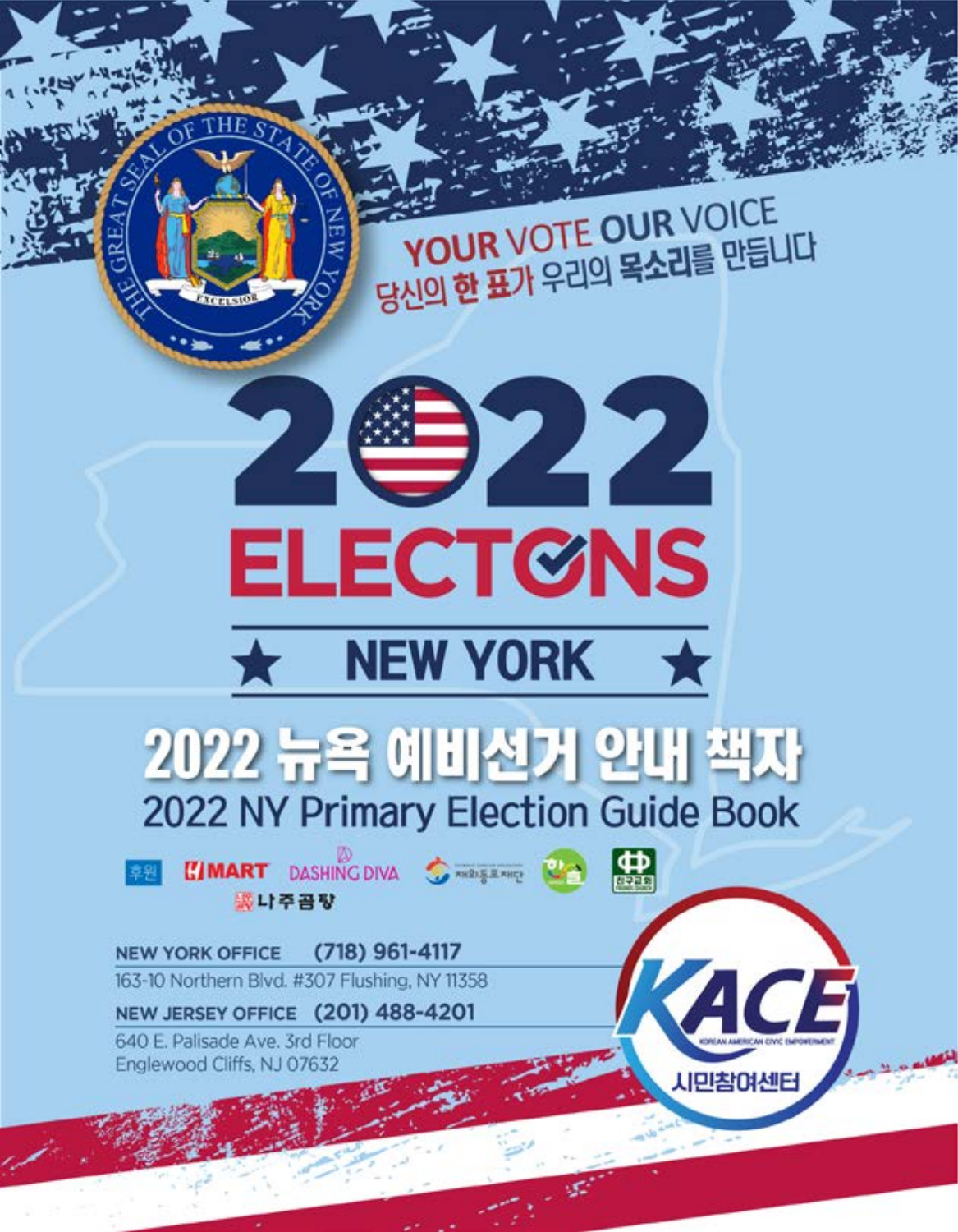# Table of Contents 목 차

|         | Korean American Civic Empowerment (KACE) 시민참여센터 소개 …………………………………3                                                                                                                                                                                                                                      |
|---------|--------------------------------------------------------------------------------------------------------------------------------------------------------------------------------------------------------------------------------------------------------------------------------------------------------|
| II.,    | 8080 Campaign 8080 캠페인 …………………………………………………………………………………3                                                                                                                                                                                                                                                |
|         | III. Guide on Primary Election in New York State 2022 뉴욕주 예비선거 안내 …………………………4                                                                                                                                                                                                                          |
|         | IV. Register to Vote Qualifications 뉴욕주 유권자 등록 자격요건 ………………………………………………5<br>Party Affiliation & Keeping Your Registration Current 정당 가입과 유권자 등록 유지에대하여 ………… 6                                                                                                                                           |
| $V_{-}$ | United States Senate in New York 뉴욕주 연방상원의원 민주당 예비선거 후보자 ……………………… 8<br>United States Senate in New York 뉴욕주 연방상원위원 공화당 예비선거 후보자 …………………… 9                                                                                                                                                            |
|         | VI. New York State Governor 뉴욕주 주지사 예비선거 민주당 후보자 ………………………………………… 10<br>New York State Governor 뉴욕주 주지사 예비선거 공화당 후보자 …………………………………………11<br>New York State Lt. Governor 뉴욕주 부주지사 예비선거 민주당 후보자 ………………………………… 12<br>New York State Lt. Governor 뉴욕주 부주지사 예비선거 공화당 후보자 ………………………………… 13                    |
|         | VII. New York State Attorney General 뉴욕주 검찰총장 예비선거 후보자 …………………………………… 13                                                                                                                                                                                                                               |
|         | VIII.New York State Comptroller 뉴욕주 주 감사원장 예비선거 후보자 ……………………………………… 14                                                                                                                                                                                                                                 |
|         | IX. New York State Assembly District 13 뉴욕주 하원의원 13지역구 예비선거 후보자 ………………… 15<br>New York State Assembly District 25 뉴욕주 하원의원 25지역구 예비선거 후보자 ………………… 16<br>New York State Assembly District 26 뉴욕주 하원의원 26지역구 예비선거 후보자…………………16<br>New York State Assembly District 40 뉴욕주 하원의원 40지역구 예비선거 후보자 ………………… 17 |
|         |                                                                                                                                                                                                                                                                                                        |
|         |                                                                                                                                                                                                                                                                                                        |

뉴욕 주 선거 안내서의 목적 1) 선거 정보제공 (선거 일시, 장소 등) 2) 인터뷰와 조사를 통한 후보자의 정보제공 3) 유권자 등록 및 선거 정보 제공을 통한 미주 한인들의 투표 참여 장려 \*더 자세한 정보는 KACE.org 또는 페이스북에서 확인하실수 있습니다.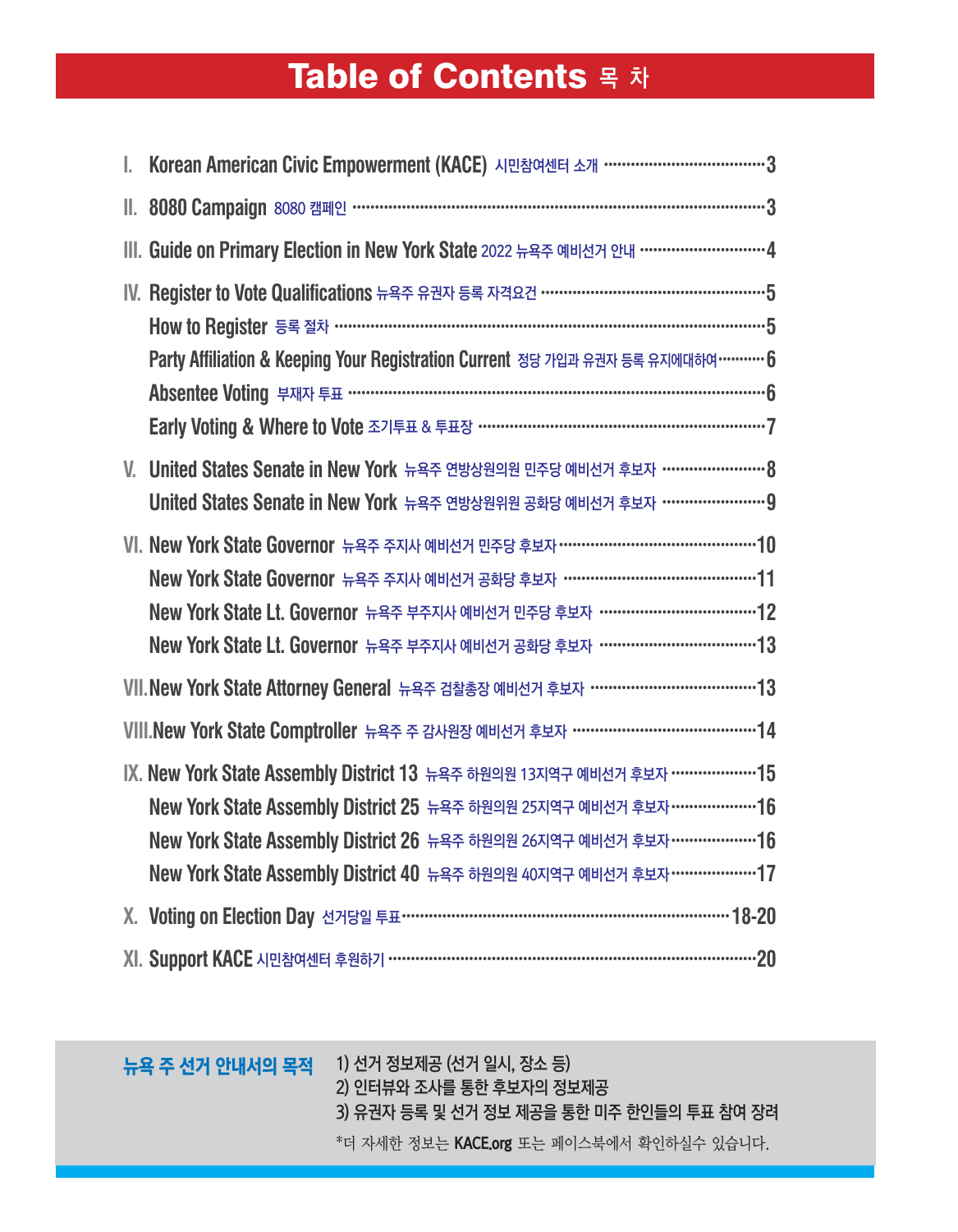## Korean American Civic Empowerment (KACE) 시민참여센터(KACE) 소개

Korean American Civic Empowerment (KACE) is a non-partisan, not-for-profit, 501 (c) (3) organization dedicated to mobilizing the Korean American community to take action locally and nationally.

Established in 1996, KACE is committed to empower the Korean American community in the greater New York area, and across the nation, by promoting active civic engagement.

Specific actions conducted by KACE include: advocating for the voting rights of Korean Americans; educating Korean American voters; developing future community leaders; and addressing issues of our community at the local, state, and federal level.

KACE promotes civic engagement in the Korean American community through various programs under the following three categories:

- **• Civic Development:** Advocating for the voting rights of Korean Americans
- **• Civic Education:** Community education and civic leadership development at the grassroots level

**• Public Affairs:** Serve as a central coordination and resource body to address community concerns and resolve issues by delivering our voice to government on the local, state, and federal level



시민참여센터는 한인사회가 지역내 뿐만 아니라 미국내에 서 역동적으로 활동할 수 있도록 지원하는 비정파, 비영리 단체입니다.

1996년에 설립된 이래 적극적인 시민참여 활동을 통하여 대뉴욕 지역과 미국 전역에서 한인사회가 영향력을 강화하 는데 전념하고 있습니다.

구체적인 활동 내역은 한인의 투표권 옹호, 한인 유권자 교 육, 차세대 한인사회 지도자 육성, 그리고 한인사회의 이슈 들을 지역과, 주, 연방의 차원에서 제기하는 것 등입니다.

시민참여센터는 다음의 세 가지 영역에서 다양한 프로그램 을 통하여 한인사회의 시민참여를 증진시키고 있습니다.

- 한인들의 투표권 옹호
- 풀뿌리 단계에서의 지역사회교육과 시민 지도자 육성
- 지역, 주, 연방 정부에 한인들의 의견을 전달함으로써 한인사회의 현안 문제들을 제기하고 이를 해결하는데 있어서 중심적인 역할을 담당

## 8080 Campaign / 8080 캠페인

*80% Voter Registration Rate among Eligible Korean American Citizens 80% Voter Turnout among Korean American Registered Voters*





KACE's 8080 Campaign is a year-round campaign dedicated to increasing voter registration rates and voter turnout rates of Korean Americans to 80%. Higher voter registration and turnout rates are necessary to ensure that the voices of Korean Americans are heard.

시민참여센터의 8080 캠페인은 한인들의 유권자등록과 투표율을 80%까지 올리는데 전력을 다하고 있는 연중 캠페인입니다. 더 높 은 유권자등록율과 투표율은 한인들의 목소리가 전달되게 하기위 해 반드시 필요합니다.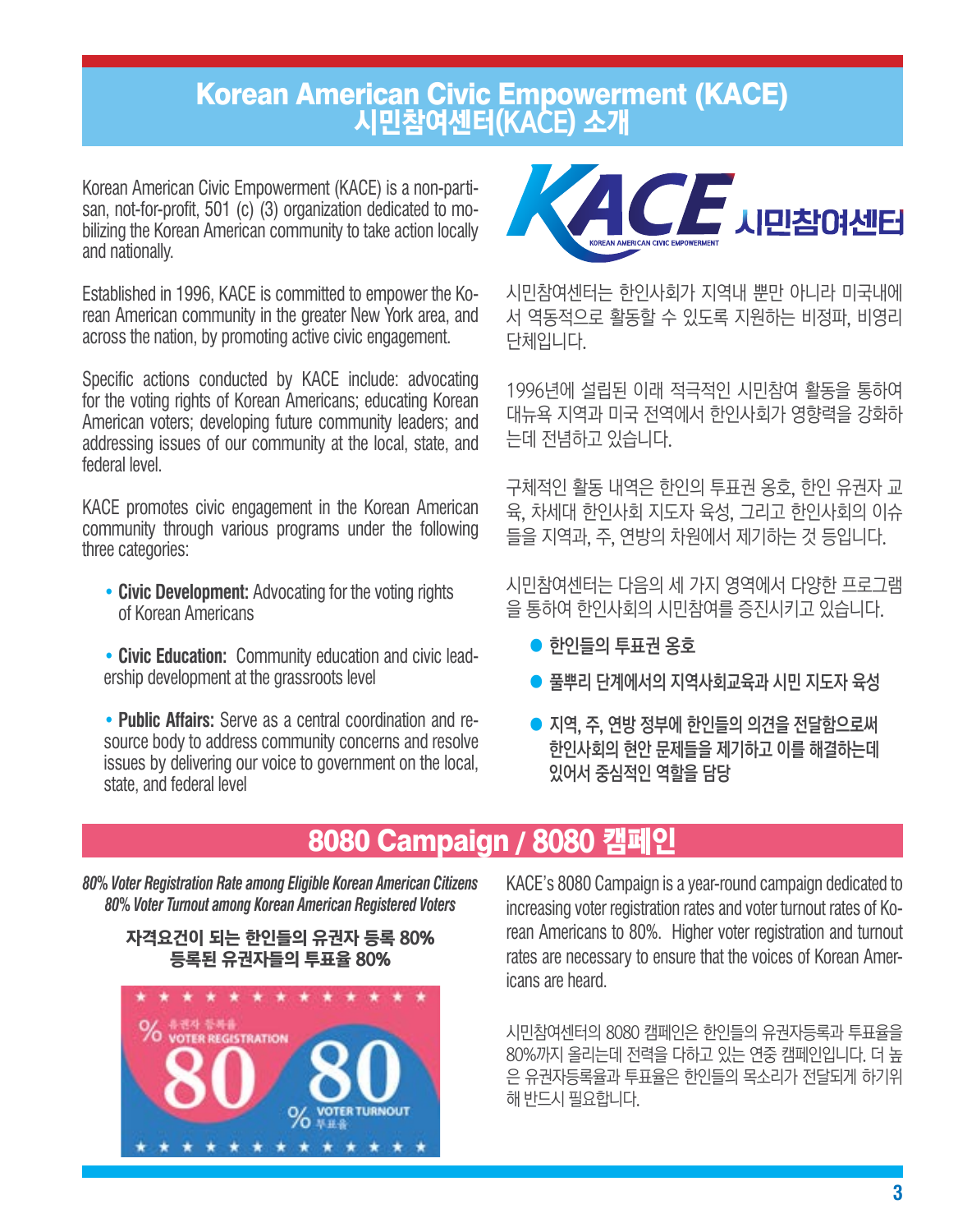## Guide on Primary Election in New York State

2022 뉴욕주 예비선거 안내

US Congress & NYS Senator Primary Election 연방하원 & 주상원 예비선거: August 23, 2022

## 2022 New York Primary Election

2022년 뉴욕주 예비선거: June 28, 2020

## 2022 New York Primary Election Vote by Absentee Voting Application By Mail Deadline 2022년 뉴욕주 예비선거 부재자 등록 마감일

Last day to postmark application or letter of application by mail, email, or fax for an absentee ballot is June 13, 2022(우편등록 우체국 소인, 이메일, 펙스 모두 6월 13일까지)

## 2022 New York Primary Election Vote by Absentee Voting Application In Person Deadline

(2022년 뉴욕주 예비선거를 위한 직접 방문 부재자 등록 마감일

Last day to apply, in-person, for an absentee ballot is June 27, 2022(6월 27일)

## 2022 New York Primary Election Vote by Absentee Ballot By Mail Deadline 예비선거 부재자 투표용지 발송 마감일 및 도착 일정

Last day to apply, by mail, for an absentee ballot is June 28, 2022. Ballot must be received by local board of elections no later than July 5, 2022(6월 28일 까지 발송해야 하고 7월 5일까지 도착)

## 2022 New York Primary Election Vote by Absentee Ballot In Person Deadline

#### 예비선거 직접 방문 부재자 투표 마감일

예비선거 직접 방문 부재자 투표 마감일 June 28, 2022(6월 28일까지 방문 부재자 투표)

## Board of Elections Office Addresses and Phone Numbers

한인 밀집지역 선관위 주소와 전화번호

#### **Queens**

118-35 Queens Boulevard., 11thFl Forest Hills, NY 11375 Tel: **718.730.6730**

#### **Staten Island**

1 Edgewater Plaza, 4 FL Staten Island, NY 10305 Tel:**718.876.0079**

#### **Manhattan**

200 Varick St., 10th Floor New York, NY 10014 Tel: **212.886.2100**

#### **Bronx**

1780 Grand Concourse, 5 FL Bronx, NY 10457 Tel:**718.299.9017**

**Brooklyn** 345 Adams Street, 4 FL

Brooklyn, NY 11201 Tel: **718.797.8800**

#### **Nassau County**

240 Old Country Rd. 5th FL Mineola, NY 11501 Tel:**516.571.2411**

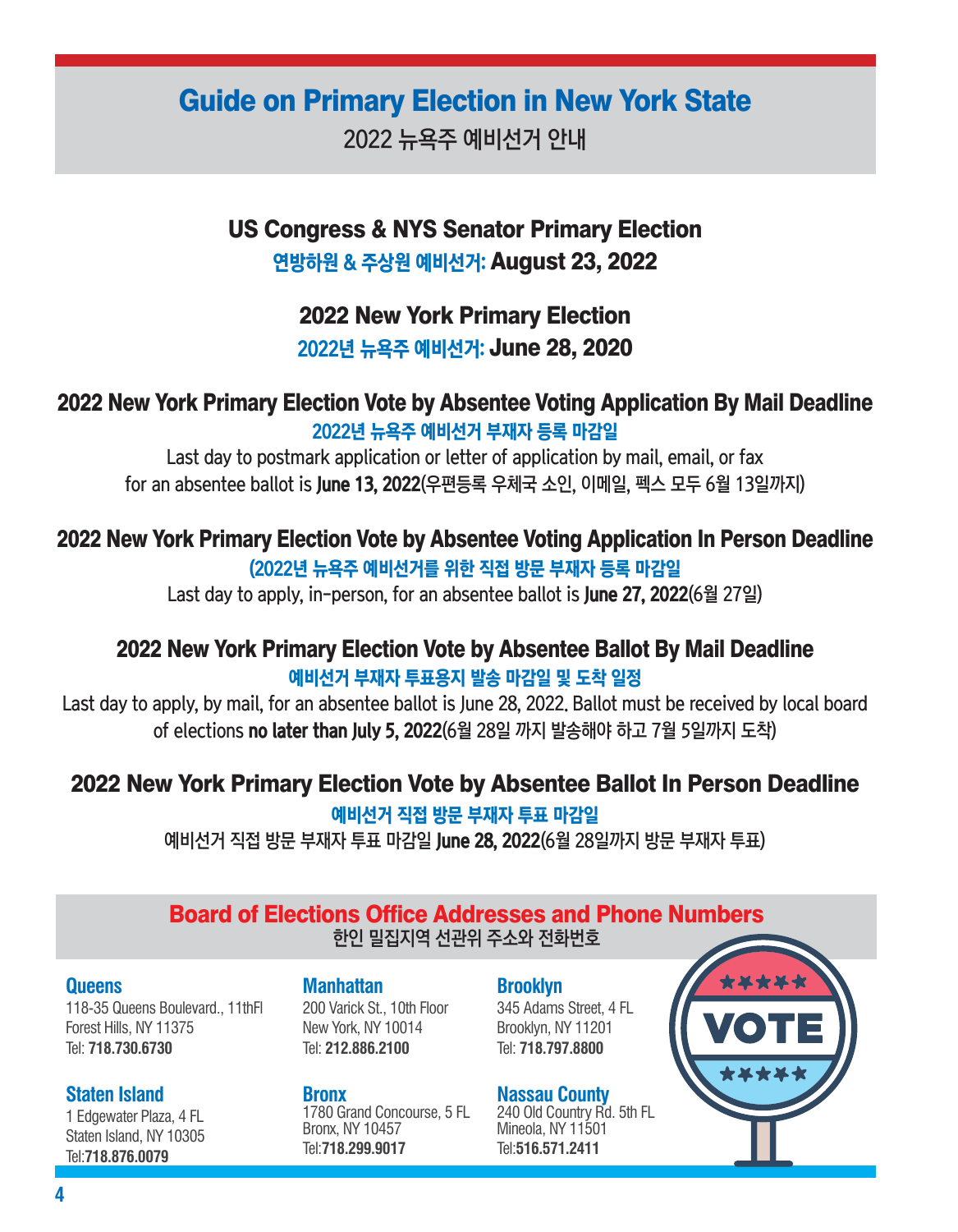## **Register to Vote Qualifications**

#### **To register to vote in New York, you must:**

- Be a United States citizen
- Be 18 years old (you can pre-register at 16 or 17 but cannot vote until you are 18)
- Resident of New York and the county, city or village for at least 30 days before the election
- Not be in prison or on parole for a felony conviction (unless parolee pardoned or restored rights of citizenship)
- Not be adjudged mentally incompetent by a court
- Not claim the right to vote elsewhere

## **How to Register**

- You can register in person at your county Board of Elections, at any New York State Agency-Based voter registration center, or at the Department of Motor Vehicles
- If you have **DMV-issued identification**, you can submit your voter application form **online** on the Department of Motor Vehicles' website. To register online, you need the following:
	- NYS Driver License, permit, or non-driver ID card
- ZIP code **currently** on record with the DMV
- Last 4 digits of your Social Security Number (SSN)
- You may register to vote by using the New York State Voter Registration Form which can be found on www.kace.org/election, at post offices, town halls, or other government offices. Once the form is completed, you need to **print the form and sign it**. New York State Board of Elections **cannot** accept any kind of digital or Adobe-generated signature. Once the form is completed you can submit your form to KACE or mail/deliver the form to your county Board of Elections
- You can request a New York State Voter Registration form by mail by entering your information at:

#### https://www.elections.ny.gov/VoterRegSite/VoterRegistration

• You can call 1-800-FOR-VOTE hotline to request a voter application

To register to vote, you must fill out, in blue or black ink, a voter registration application and send the application to your local Board of Elections. You can also deliver your application to one of KACE's offices and we will submit the application for you. The registration application must have the original signature on it and cannot be faxed.

In 2002, the United States Government enacted into law the "Help America Vote Act", (HAVA) which requires that any first-time voter registering must provide some additional identification. The law requires that the voter provide his/her Driver's License or Non-Driver ID number, the last four digits of his/her Social Security Number, or a bank statement, utility bill, etc. This only pertains to new voters who are registering for the first time as of 2003.

The Voter Registration Application has been changed to request this identification information.

If these forms of identification are not provided when a person registers to vote, the Board of Elections will send a letter to the first-time voter asking them to provide the required forms of identification information.

Voter registration in New York is permanent. However, if you plan to move or change your name, you must notify the Board of Elections and inform them of your new address and/or new name. This can be accomplished by completing a new voter registration form with the updated information and returning it to your local Board of Elections.

## 뉴욕주 유권자 등록 자격요건

#### 뉴욕주에서 유권자 등록을 하기 위해서는 다음의 조건이 만족되어 야 합니다:

- 미국 시민이어야 한다.
- 18세 이상이어야 한다. (16, 17세에 사전 등록을 할 수는 있으나 18세가 되어야 투표할 수 있다)
- 선거일 이전 최소 30일 이상 현 거주지에서 살아야 한다.
- 중범죄로 감금 또는 가석방 중이어서는 안된다 (사면되어 가석방되거나 시민권이 회복되지 않는 한)
- 법원에서 금치산자 판정을 받아서는 안된다.
- 타주에서 투표권을 행사하면 안된다.

## 등록 절차

- 해당지역 선관위 사무실이나, 뉴욕주 유권자 등록센터, 차량국에 서 직접 유권자 등록을 할 수 있습니다.
- 차량국에서 발급받은 신분증이 있으면 유권자 등록서를 차량국 웹싸이트에서 온라인으로 등록할 수 있습니다. 온라인 등록을 위해서는 다음의 것들이 필요합니다:
	- 뉴욕주 운전면허증, 허가증 또는 비운전자 신분증
	- 차량국에 등록되어있는 현재 거주지 우편번호
	- 소셜번호의 끝 4자리 숫자
- 유권자 등록 신청서는 www.kace.org/election, 우체국, 타운홀, 또는 기타의 정부관청에서 받으실 수 있습니다. 온라인으로 작성 시, 출력해서 서명을 해야합니다. 뉴욕주 선관위에서는 전자서명 을 인정하지않습니다. 신청서를 작성한 후 완성된 신청서를 시민 참여센터에 내시거나, 우편 또는 인편으로 해당 카운티의 선관위 사무실에 내시면 됩니다.
- 유권자등록 신청서를 우편으로 받기를 원할 경우 https://www. elecions.ny.gov/VoterRegSite/VoterRegistration에서 요청하면 됩니다.
- 유권자 신청서를 1-800-FOR-VOTE에 전화로 요청할 수 있습니다.

유권자 등록을 하기 위해서는 신청서를 파란색 또는 검은색 잉크 펜으로 작성하여 해당지역의 선거관리 위원회에 제출하면 됩니다. 신청서를 시 민참여센터 사무실로 가져오시면 대신 보내드릴 수도 있습니다. 신청서 는 원본 싸인이 필요하므로 팩스로 보낼 수 없습니다.

2002년에 미국 정부는 "투표를 돕는 법률"을 제정하였는데 이에 따라 첫 유권자 등록시에 추가적인 신분확인을 요구하게 되었습니다. 이 법에 의 거 신청자는 운전면허증 또는 비운전면허증 번호, 소셜번호의 끝 네 자 리 번호, 은행 명세서, 또는 공과금 납부서등을 제출해야 합니다. 이 규칙 은 2003년 이래 처음으로 유권자 등록을 하는 사람에게만 적용됩니다.

유권자 등록 신청서에 이러한 신분 정보를 기재하도록 바뀌었기 때문에 유권자 등록시 이러한 정보가 제출이 안 되었을 경우 선거관리 위원회에 서 요구서를 우편으로 보낼 것 입니다.

뉴욕시 유권자 등록은 영구적인 것이지만 이사를 하거나 개명을 하는 경 우에는 새 주소나 이름을 선거관리 위원회에 알리시거나 유권자 등록 신 청서를 새로 작성하셔서 해당 지역 선거관리 위원회에 보내시면 됩니다.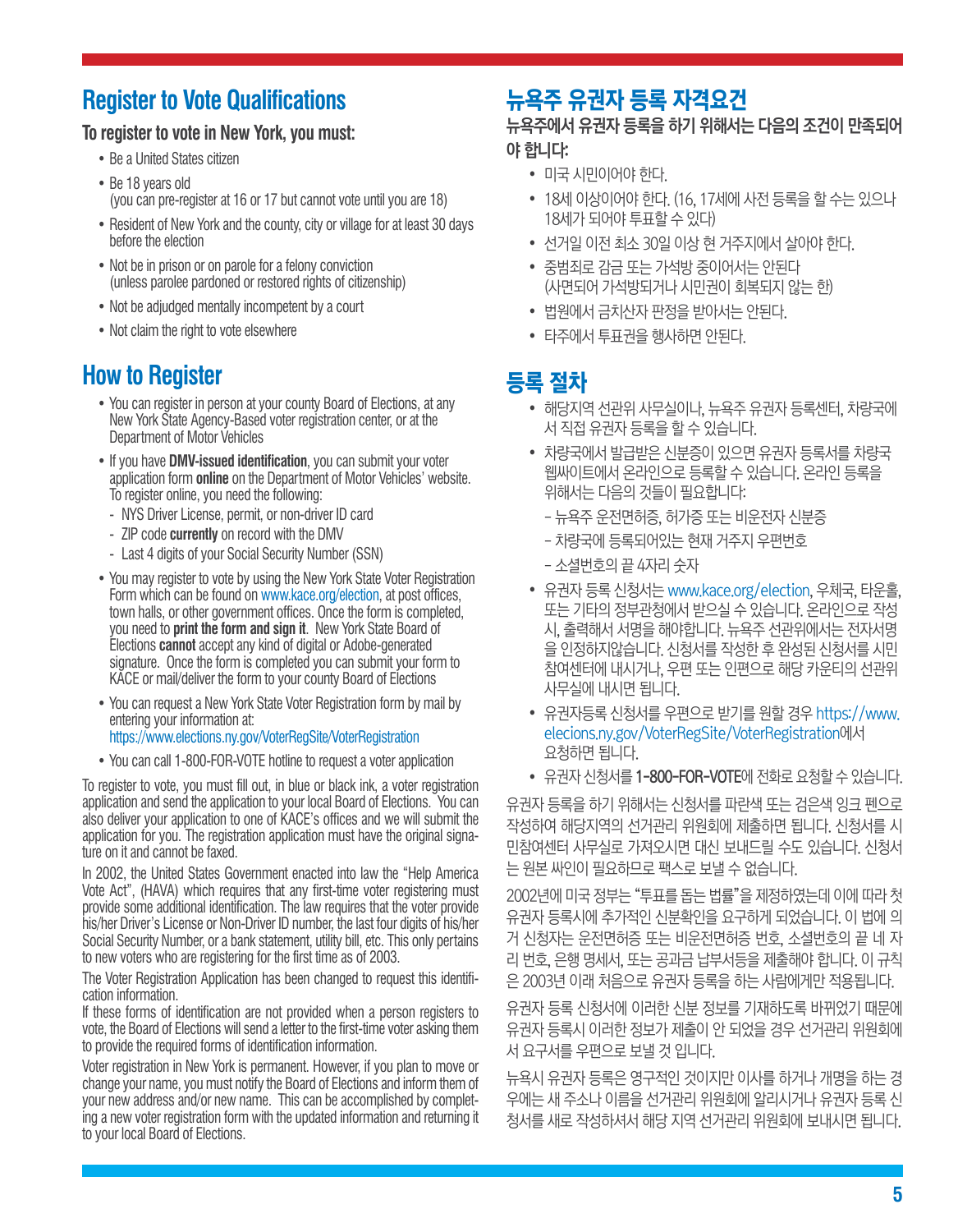## **Party Affiliation**

### **Party Affiliation and the Primary Election System**

In a Primary Election, only voters registered with a party may vote to nominate their party's candidate.

Candidates nominated by the parties for each office then appear on the general election ballot, along with any independent candidates who successfully petitions to gain access to the general election ballot without running in a party primary.

### **Voting in Party Primary Elections**

Only voters enrolled in one of the parties conducting a primary may participate in that party's election, unless a party's rules otherwise provide. All registered voters are eligible to vote in General and Special Elections.

### **To Change Your Party Affiliation**

You can change your party affiliation by indicating the change on the voter registration application and sending it to your local Board of Elections. They will process the change and send you a new voter card reflecting the change in party.

## **Keeping Your Registration Current**

### **What the Law Says**

Your residential address determines which elections you are eligible to vote. If you have moved, you can use the voter registration form as a change of address form. Notices of change of address from registered voters received at least 20 days before a special, primary or general election by your local Board of Elections must be processed and entered in the records in time for that election.

### **To Make Changes to Your Registration**

You must notify the Board of Elections, in writing, to make any change to your registration (change of address/name). You can use the voter registration form as your change of address or change of name form and you must send your form to your local Board of Elections.

## **Absentee Voting**

#### **Absentee Voting**

The State and Local Primary Election will be held on **June 28, 2022**. The early voting period is **June 18-26, 2022**.

The Congressional and State Senate Primary Election will be held on **August 23, 2022**. The early voting period is **August 13-21, 2022**.

General Election Day will be held on **November 8, 2022**. The early voting period is **October 29 - November 6, 2022**.

### **Absentee voting is available for:**

#### **Qualifications to Vote by Absentee Ballot**

- 1.Absent from your county or, if a resident of New York City absent from the five boroughs, on Election Day.
- 2.Unable to appear at the polls due to temporary or permanent illness or disability (temporary illness includes being unable to appear due to risk of contracting or spreading a communi-cable disease like COVID-19).
- 3.Unable to appear because you are the primary care giver of one or more individuals who are ill or physically disabled.
- 4.A resident or patient of a Veterans Health Administration Hospital.
- 5.In jail or prison for any reason other than a felony conviction. This includes anyone who is awaiting grand jury action, awaiting trial, or serving a sentence for a misdemeanor.

# 정당 가입

## 정당 가입과 예비선거 시스템

예비선거에서 정당에 가입한 유권자만이 자신이 속한 정당의 후보자를 추대할 수 있습니다.

그러고나면 정당의 추대를 받은 후보자가 각 정당의 예비선거를 거치지 않고 본선거에 진출한 독립 후보자들과 함께 본선거에 나가게 됩니다.

#### 예비선거 투표

정당의 강령에 예외 규정이 있지않는한 정당에 가입된 유권자만이 예비 선거에 참여할 수 있습니다. 등록된 유권자들은 본선거와 특별선거에 투 표를 할 수 있습니다.

### 가입된 정당을 바꾸기를 원하는 경우

가입된 정당을 바꾸기를 원하면 유권자등록 신청서에 그 내용을 기재하 여 뉴욕시 선거관리 위원회에 보내면 됩니다. 선관위에서 변경한 후 새 유 권자 카드를 보내줄 것입니다.

## 유권자등록을 유지하는 것

#### 법 규정

주소지에 따라 어떤 선거에서 투표를 할 수 있는지 결정이 됩니다. 이사를 하면 유권자 등록신청서에 새 주소를 기재하여 주소변경에 사용하면 됩 니다. 등록된 유권자의 주소변경은 특별선거, 예비선거, 본선거로부터 20 일 이전에 선관위에 도착이 되어야 해당 선거에 투표를 할 수 있습니다.

#### 유권자등록 사항을 변경하는 경우

등록된 사항을 변경하는 경우 (주소나 이름) 선거관리 위원회에 서면으 로 통보하여야 합니다. 등록 신청서에 변경사항을 기재하여 선거관리 위 원회에 보내면 됩니다.

## 부재자투표

#### 부재자투표

- •주 및 주하원을 비롯한 각 지역 예비 선거는 2022년 6월 28일에 실시됩니다. 사전 투표 기간은 2022년 6월 18-26일입니다.
- •연방하원 및 주 상원 예비선거는 2022년 8월 23일에 실시됩니다. 사전 투표 기간은 2022년 8월 13-21일입니다
- •본 선거일은 2022년 11월 8일입니다. 사전 투표 기간은 2022년 10월 29일 - 11월 6일입니다.

### 부재자투표가 가능한 경우:

- •선거일에 해당 카운티에 거주하지 않는 사람
- •일시적 또는 영구적인 질병이나 장애로 투표소에 갈 수 없는 경우 (코비드와 같은 질병에 감염이 되거나 퍼트릴 위험이 있는 경우도 일시적인 질병에 해당합니다.)
- •아프거나 장애가 있는 타인을 돌보기 때문에 투표소에 갈 수 없는 경우
- •퇴역군인을 위한 병원에 입원 또는 거주하고 있는 경우
- •중범죄를 제외한 범죄로 재판을 받은 후 수감되어있는 경우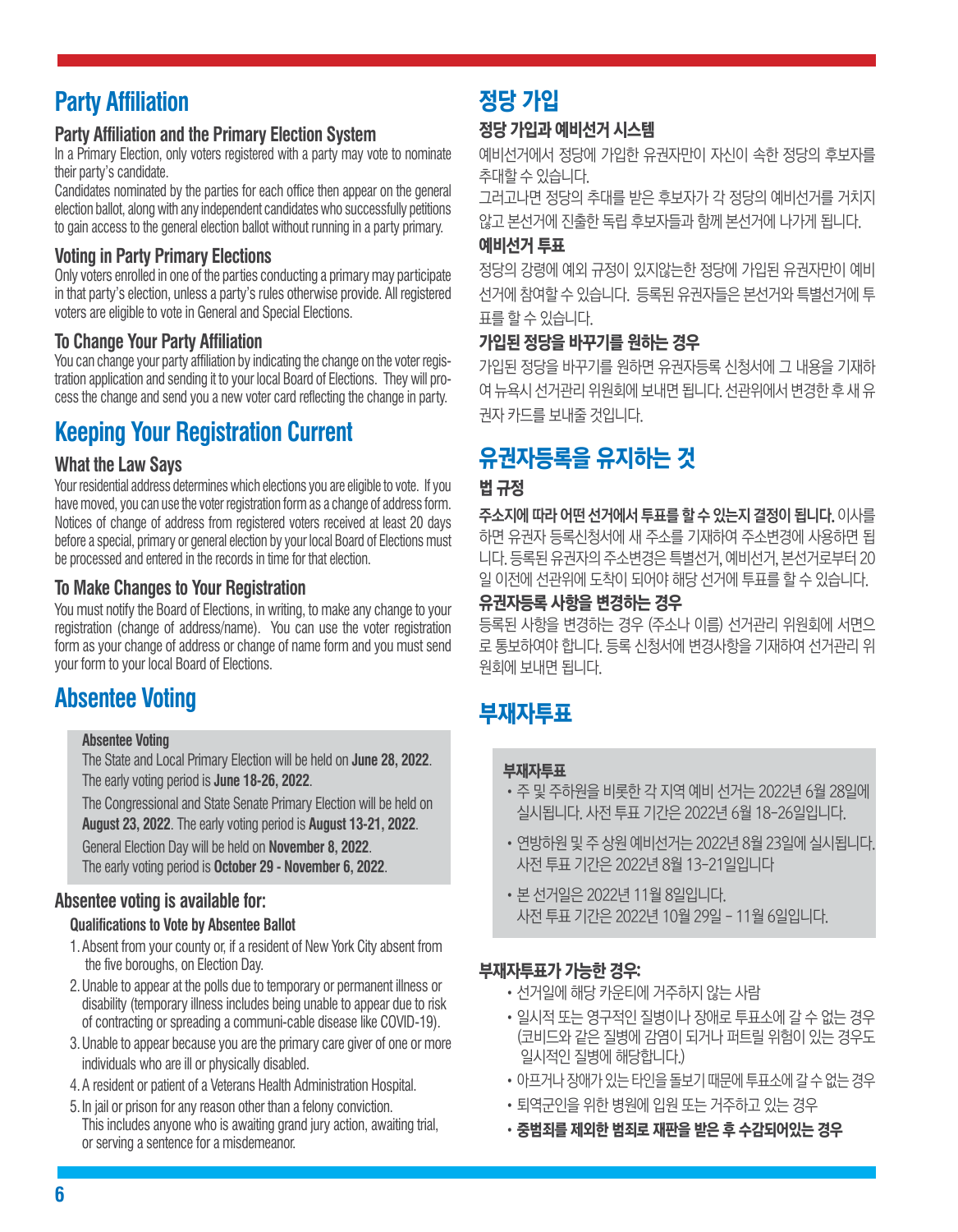#### **How to Apply for an Absentee Ballot:**

- Electronically through New York State Board of Elections Electronic Absentee Ballot Application Portal: https://absenteeballot.elections.ny.gov/
- By sending an email request, telephoning a request, or sending a fax request to your local county Board of Elections
- By going in-person to your local county Board of Elections
- By mailing a paper application to your local county Board of Elections

Applications must be mailed to your local county Board of Elections **no later than the seventh day before** the election or delivered in person **no later than the day before** the election.

#### **Absentee Ballot Application Deadlines:**

- You must apply online, postmark, email or fax a completed absentee ballot application or letter request for the General Election Absentee ballot no later than 7 days before the election
- You may apply in-person up to the day before the election

**Note:** The post office has advised that they **cannot guarantee timely delivery of ballots** applied for **less than 15 days before an election**. KACE suggests voters send their absentee ballot application as soon as possible to avoid any complications due to late mail delivery times.

#### **How to Cast an Absentee Ballot:**

- 1.Once you receive the absentee ballot, mark the ballot according to your choices for each office following the instructions on the ballot. You must fill out the application using **only a blue or black pen**
- 2.Once you have completed marking your ballot, fold it up and place it in the Security Envelope. The envelope will have a place for your signature
- 3.Sign and date the outside of the Security Envelope
- 4.Seal the Security Envelope
- 5.Place the Security Envelope in the Return Envelope
- 6.Seal the Return Envelope
- 7.You may return the ballot in any of the following ways:
	- a. By mail b. In person

## **Early Voting**

New Yorkers have the option to vote early for the June 28, 2022 Primary Election. Early voting allows you to vote in person at a poll site within your county from **June 18, 2022 to June 26, 2022**.

You do not need a reason or excuse to vote early.

To find your Early Voting Poll Site, please visit: https://voterlookup.elections.ny.gov/ Early Voting Poll Sites may have different operation hours compared to general election poll sites. Please be sure to contact your local Board of Elections for Early Voting Poll Site operation hours.

## **Where to Vote**

Polling places are open 6:00 AM to 9:00 PM.

You can vote ONLY at your designated polling place. Make sure you are at the correct polling site and Election District (E.D.) for your address.

You can find your poll site location by:

- Going to https://voterlookup.elections.ny.gov/ and put in your name, date of birth, county and zip code you reside in
- New York City Voters can call the Voter Phone Bank at 1-866-VOTE-NYC (1-866-868-3692)

#### 부재자투표 신청 방법:

- •온라인으로 뉴욕주 선관위 부재자투표 신청 포털에서 신청: https://absenteeballot.elections.ny.gov/
- •해당 지역 선관위에 이메일, 전화, 또는 팩스로 신청
- •해당 지역 선관위를 직접 찾아가서 신청
- •해당 지역 선관위에 우편으로 신청서를 발송

#### 부재자투표 신청서 마감일:

- •본선거 부재자투표 신청서는 선거일로부터 7일 이전 까지 온라인, 우편, 이메일 또는 팩스로 보내져야 합니다.
- •인편으로는 선거일 전날까지 신청할 수 있습니다.

주의: 우체국이 선거일로부터 15일 이전에 신청된 투표용지는 시간내에 배달하는 것을 보장하지 못한다고 합니다. 그러므로 시민참여센터는 우 편 배달이 지체되어 발생할 수 있는 문제를 피하기위해 가능한한 빨리 부 재자투표 신청서를 보낼 것을 권합니다.

#### 부재자투표 방법:

- 1. 부재자투표 용지를 받으면 투표용지에 있는 지시사항을 따라서 본인이 원하는 후보자에게 표시를 합니다. 검은색 또는 파란색 펜만 사용합니다.
- 2. 투표용지에 다 표시를 한 후, 접어서 투표지 보관 봉투 안에 넣습니다. 봉투에 서명을 하는 부분이 있습니다.
- 3. 투표지 보관 봉투에 서명을 하고 날짜를 적습니다.
- 4. 투표지 보관 봉투를 봉합니다.
- 5. 투표지 보관 봉투를 반송봉투 안에 넣습니다.
- 6. 반송봉투를 봉합니다.
- 7. 반송봉투를 보내는 방법은 다음과 같습니다:
	- a) 우편: 선거당일 까지 우체국 소인이 찍힐 수 있도록 시일내에 발송한다.
	- b) 인편으로 직접 가져가는 방법:
		- 선거당일 저녁 9시 이전에 해당 지역 선관위로 가져간다.

## 조기투표

뉴욕 유권자들은 2022년 6월 18일 부터 6월 26일까지 예비선거 투표를 미리 할 수 있습니다.

특별한 사유가 없어도 가능합니다.

조기투표 투표장소 및 투표 시간은 https://voterlookup.elections. ny.gov/ 에서 확인할 수 있습니다.

조기투표 시간은 일반 투표와 다를 수 있으니 선거관리 위원회에 투표시 간을 확인하시기 바랍니다.

## 예비선거일 투표 장소

투표소는 오전 6시부터 오후 9시까지 열려있습니다. 본인에게 지정된 투표소에서만 투표할 수 있습니다. 자신의 주소지에 맞 는 선거구와 투표소를 찾아가도록 하십시오.

투표소를 확인하려면:

• https://voterlookup.elections.ny.gov/ 에 본인의 이름과, 생년월 일, 카운티, 우편번호를 넣는다.

• 뉴욕시 (5보로) 거주자는 유권자 전화 은행 1-866-VOTE-NYC (1- 866-868-3692)에 전화를 건다.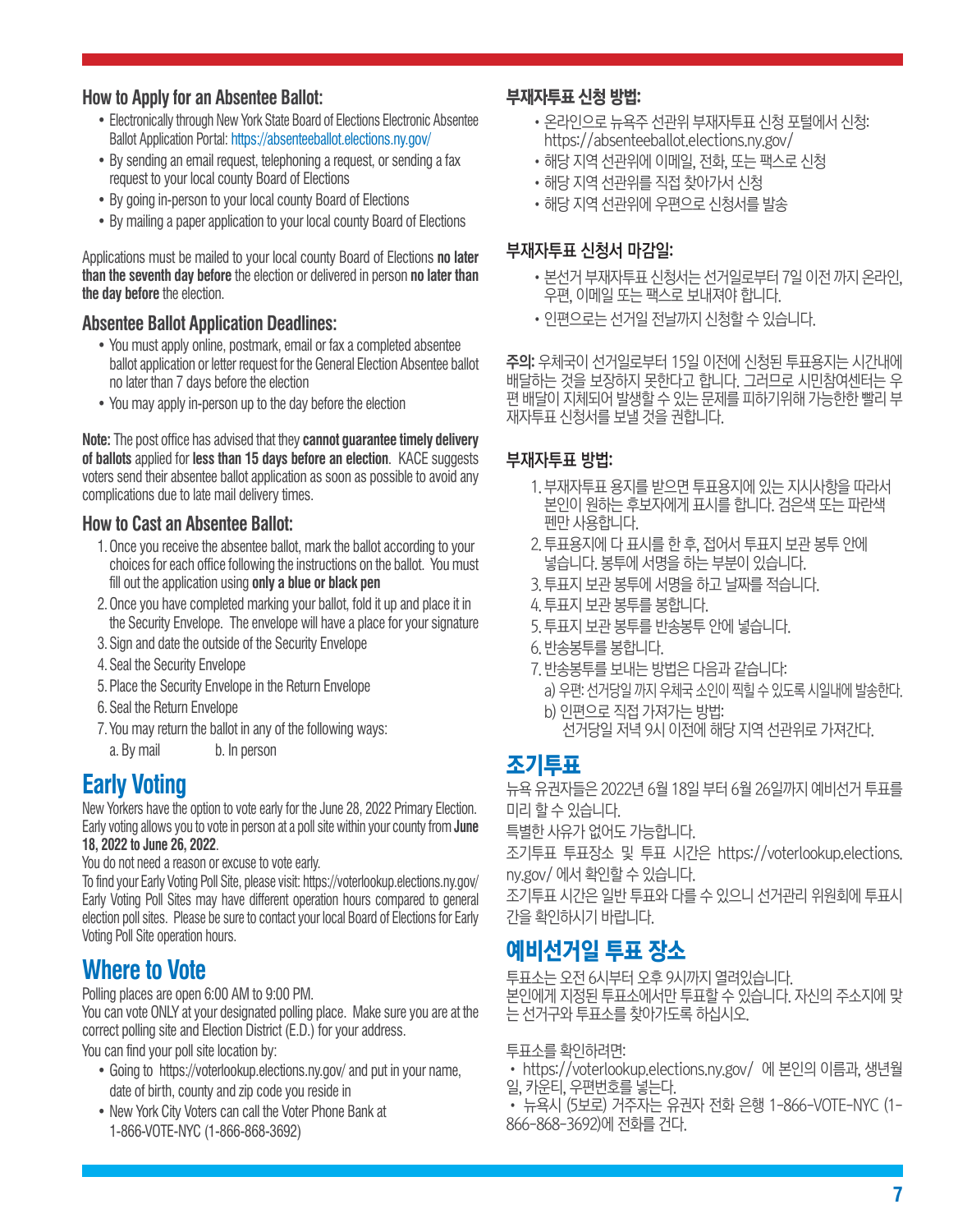### **TDD Service**

A Telecommunications Device for the Deaf (TDD) has been installed in the phone bank to answer inquiries of any voter with a hearing impairment who has access to a TDD. The TDD Service Number is 212-487-5496.

### **Permanent Absentee Ballot**

If you are permanently ill or disabled, you have the right to receive an Absentee Ballot for each subsequent election without further application.

File an application with your local county Board of Elections indicating permanent illness or physical disability. You will then automatically receive an absentee ballot for every election until your registration is cancelled.

#### TDD 서비스

청각장애인을 위한 전화서비스 (TDD)를 이용할 수 있는 청각장애인을 위해 전화 은행에 TDD가 설치되어 있습니다. 번호는 212-487-5496.

#### 영구 부재자투표

영구적인 질병이나 장애가 있는 경우 영구 부재자투표를 신청할 수 있습 니다. 해당 카운티의 선관위에 영구 질병이나 장애 정보를 넣고 신청서 를 제출하면본인이 취소할 때까지 투표용지가 매 선거마다 자동으로 보 내집니다.

## **United States Senate in New York 6 Years and No Term Limits** 뉴욕주 연방상원의원 민주당 예비선거 후보자 6년 임기, 무제한

## **Democratic Primary Election Candidates** 민주당 예비선거후보자

#### **Charles Ellis Schumer** 찰스 엘리스 슈머



#### **Incumbent/Democratic Party https://www.schumer.senate.gov/**

**Education:** • B.A., Harvard University, • J.D., Harvard Law School **Public Service Experience:**

- U.S. Senator, Senate majority leader(2021-Present)
- U.S. House of Representatives (1981-1999)
- New York State Assembly (1975-1980)

Policy Promises: Agricultural Industry Protection, Consumer Protection, National Security and Defense, Veteran Affairs Reform, Improved Education, Environmental Protection, Affordable Healthcare.

#### 현역 & 민주당 후보

- 학력: 하버드 대학교 학사
	- 하버드 대학 법대 법학박사(J.D)
- 공직경력: 뉴욕 연방상원의원(1999-현재/ 연방상원의장 2021-현재)
	- 뉴욕 연방하원 9선거구 연방하원의원(1981-1999)
	- 뉴욕주하원 45선거구 주하원의원(1975-1980)

주요 정책& 공약: 농업보호, 소비자 보호, 국가안보 및 국방, 참전용사 민원 개혁, 교육개선, 환경 보호, 저렴한 의료.

#### **Khaled Salem** 칼레드 살렘



**Democratic Party https://www.khaled4senate.com/**

**Education:** N/A **Public Service Experience:** CEO of the nonprofit American Human Rights Organization

#### **Policy Promises:**

Free University Education for American Students, Domestic Violence Prevention, Home Loan Programs for Middle Class Single Parents

#### **Moses Mugulusi** 모세스 무굴시

#### **Democratic Party https://mmugulusi4senate.com/**

**Education:** • Bachelor's Nyack College • Graduate Long Island University **Public Service Experience:** N/A **Policy Promises:** 

Low Income and Affordable Housing, Homelessness Assistance Grants, National Housing Trust Fund (HTF): Prioritize Community Involvement, Input And Power, Strengthening Workers Rights, Democratizing Health And Care – Medicare For All, Safety In Our Communities, increase minimum wage to \$18 -23 an a hour, equal justice, Free CUNY

#### 민주당 후보

학력: • 나약칼리지 학사

• 롱아일랜드대학 석사

#### 공직경력: N/A

주요 정책& 공약: 저렴한 주택 공급, 노숙자 지원 보조금, 국민 주택 신탁 기금 (HTF), 지역사회의 안전, 근로자 권리 강화, 시간당 최저임금 18-23달러 인상, 평등한 정의, 무료 CUNY

#### 민주당 후보

학력: N/A

공직경력: 비영리 미국 인권 기구의 CEO

주요 정책& 공약: 대학 무상교육, 가정폭력 예방, 중산층 한부모를 위한 주택대출 프로그램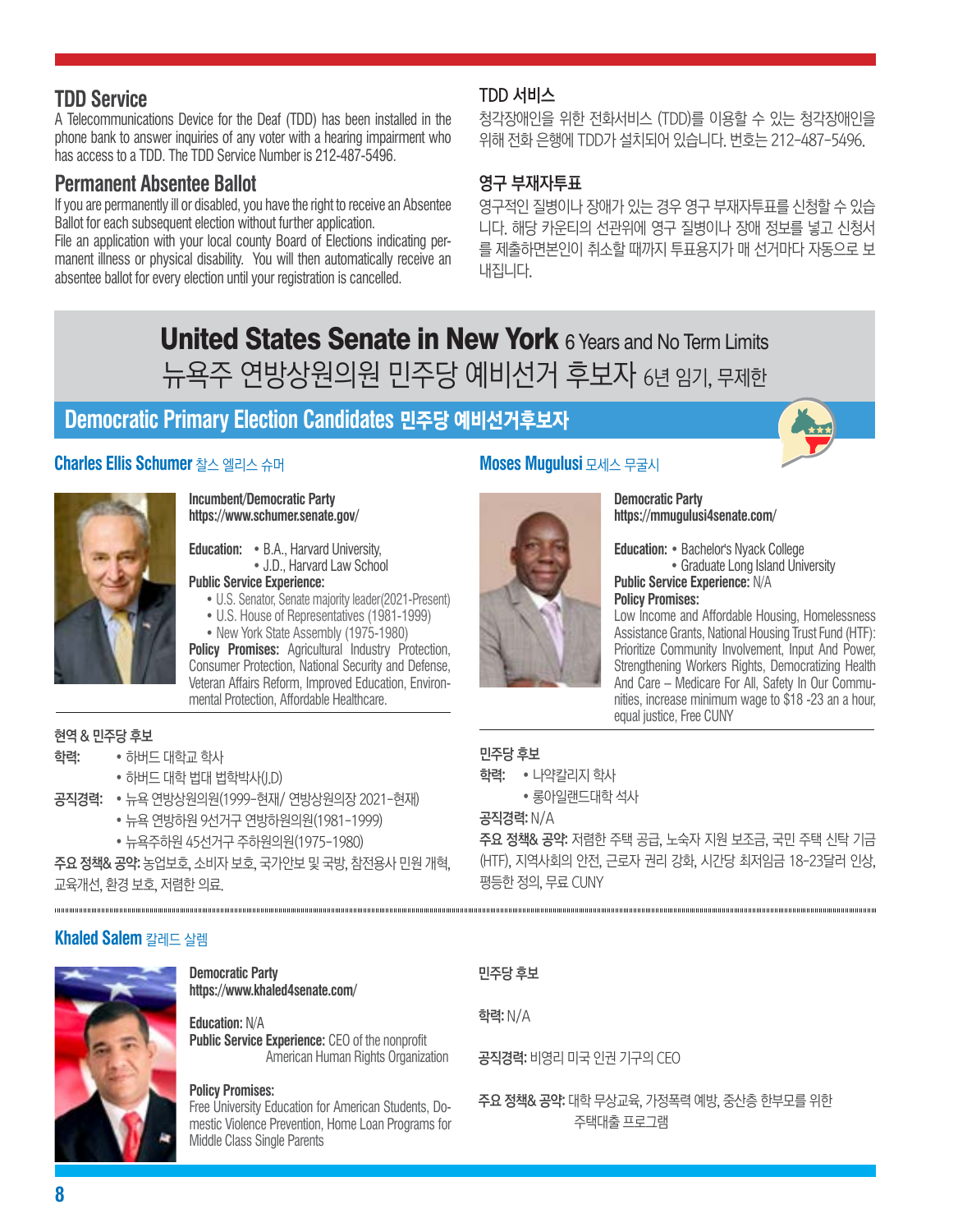# **United States Senate in New York 6 Years and No Term Limits** 뉴욕주 연방상원위원 공화당 예비선거 후보자 6년 임기, 무제한

## **Republican Primary Election Candidates** 공화당 예비선거후보자



#### **Joshua Eisen** 조슈아 아이젠



**Republican Party https://www.facebook.com/JoshEisenNY**

**Education:** • Bachelor's Queens College, 1992 • Graduate Columbia University • Ph.D Columbia University

**Public Service Experience:** N/A **Policy Promises:** N/A

공화당 후보 학력: • 퀸즈칼리지 학사 • 콜럼비아대학 석사, 박사(Ph.D) 공직경력: N/A 주요 정책& 공약: N/A

**Alex Mici** 알렉스 미치



**Republican Party https://miciforsenate.com/**

**Education:** Fordham University School of Law **Public Service Experience:** Attorney At Law, Law office of Aleksander Mici PLLC **Policy Promises:** N/A

#### 공화당 후보

학력: 포담대 법대 공직경력: 알렉산드르 미키 PLLC 법률 사무소 변호사 주요 정책& 공약: N/A



**Mark Szuszkiewicz** 마크 슈스키에비치

**Republican Party https://www.mark4ny.com/**

#### **Education:** N/A

**Public Service Experience:** Financial advisor, real estate agent, truck driver, and local cable television host. **Policy Promises:** 

- Education and After School Programs
- Drug Addiction, Homelessness, and Mental Health
- Regrowing Our Economy

공화당 후보 학력: N/A 공직경력: 재정 고문, 부동산 중개인, 트럭 운전사, 지역 케이블 TV 진행자 주요 정책& 공약: • 교육 및 방과후 프로그램

- 약물 중독, 노숙자 및 정신 건강
- 경제 재성장



**Republican & Conservative Party https://joepinion.com/**

**Education: Colgate University Public Service Experience: Director of Youth**  Development, Morris Height Health Center National Spokesperson, RePublicEN

**Policy Promises: Restore New York** Rebuild The American Dream.

공화 & 보수당 후보 학력: 콜게이드대학 학사 공직경력: • 브롱스 소재 모리스 하이츠 헬스 센터 청소년 개발담당 디렉터, • RePublicEN 전국 대변인 주요 정책& 공약: 뉴욕 복원, 아메리칸 드림 재건



**Tyrrell Lev Sharif Ben-Avi** 타이렐 레브 샤리프 벤 아비

**Republican Party https://miciforsenate.com/**

**Education:** • Behavior at New York University

- Studied Fundraising at Indiana University
- Studied Architecture at Howard University

**Public Service Experience:** publisher at Tyrrell Publications, Inc. **Policy Promises:** N/A

#### 공화당 후보

학력: • 뉴욕대 학사 • 인디애나대 석사

• 하워드 건축학 석사 공직경력: 타이렐 출판사 발행인

주요 정책& 공약: 대학 무상교육, 가정폭력 예방,

중산층 한부모를 위한 주택대출 프로그램

## **Joseph Pinion III** 조셉 피니언 3세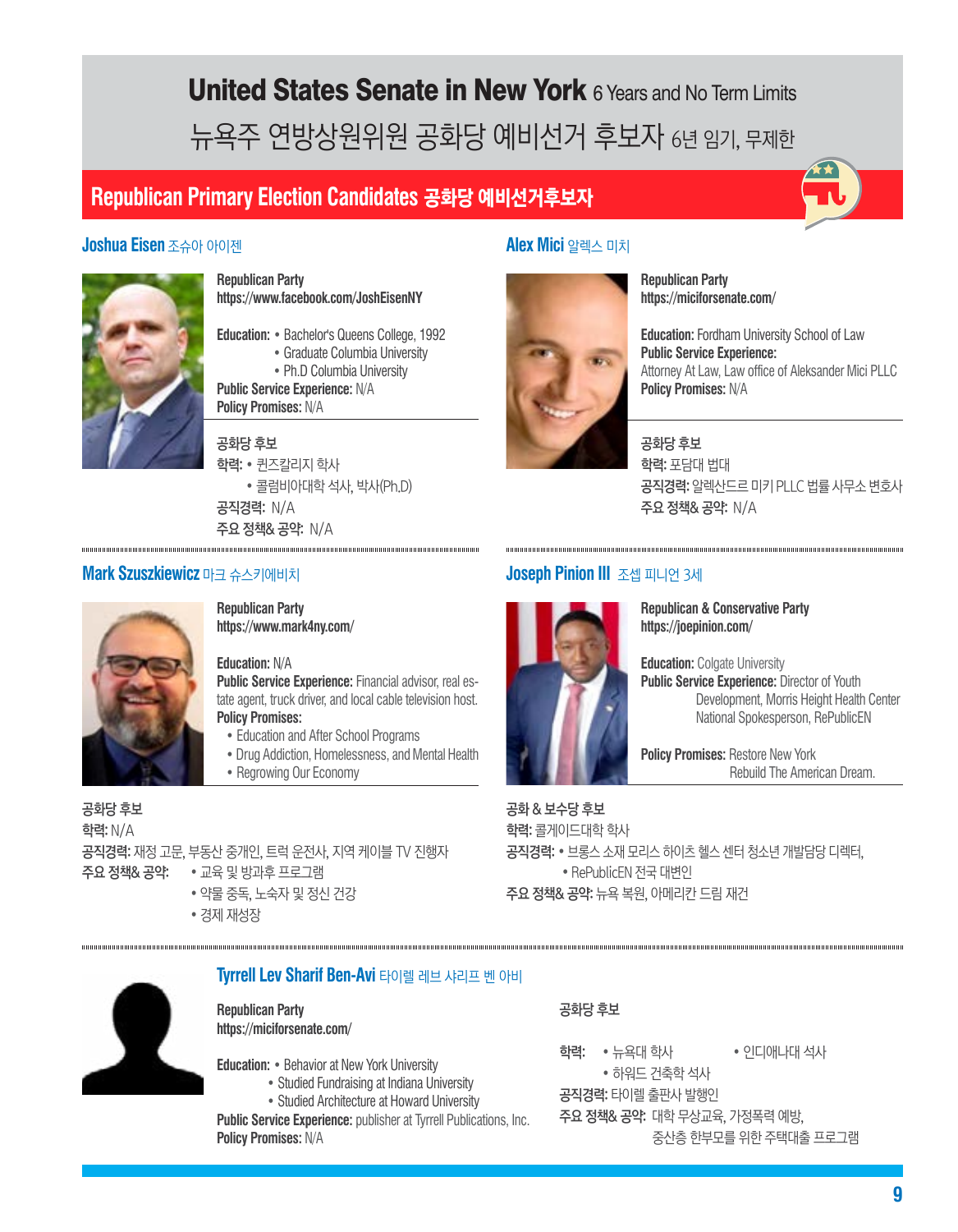New York State Governor Four-Year Term And No Term Limit 뉴욕주 주지사 예비선거 민주당 후보자 4년임기, 무제한

## **Democratic Primary Election Candidates** 민주당 예비선거후보자



#### **Incumbent/Democratic Party**

**Education:** • B.A., Syracuse University • J.D., Catholic University of America, Columbus School of Law

#### **Public Service Experience:**

- State Governor, New York
- Lieutenant Governor, New York

• Congresswoman, U.S. House of Representatives **Policy Promises:** Small Business Development, Affordable Healthcare, Gun Control, Climate Change Protection, Pro-Choice, Affordable Housing, Public Infrastructure Reform.

#### 현역 & 민주당 후보

- 학력: 시라큐스 대학교 학사
	- 아메리카 가톨릭 대학(CUA) 콜럼버스 법대 법학박사
- 현직 및 뉴욕주지사(2021.8-Present )
- 공직경력 : 뉴욕 부지사(2015-2021.8) • 뉴욕 연방하원 26선거구 연방하원의원(2011-2013)
- 주요 정책& 공약: 중소기업 발전, 저렴한 의료혜택, 총기규제, 기후변화 보호, 낙태 옹호, 저렴한 주택, 공공 인프라 개혁



#### **Democratic Party**

**Education:** B.A., City University of New York **Public Service Experience:** N/A **Policy Promises:** Public Health, Immigration Reform, Affordable Housing, Education Reform

민주당 후보

학력: 뉴욕시립대(CUNY) 학사 공직경력: N/A 주요 정책& 공약: 공공보건, 이민개혁, 저렴한 주택, 교육개혁

#### **Kathy C. Hochul** 캐시 호쿨 **Thomas R. Suozzi** 토마스 R.수오지

#### **Democratic Party**

**Education:** • Boston College • Fordham University Law School

- **Public Service Experience:**
- CURRENT Congressman, U.S. House of Representatives
- Nassau County Executive, Nassau County Legislature
- Mayor, Glen Cove County

#### **Policy Promises:**

Gun Violence Prevention, Affordable Healthcare, Housing for Veterans, Criminal Justice

#### 민주당 후보

학력: • 보스턴 칼리지 학사 • 포담대 법대 법학박사

공직경력: • 뉴욕 연방하원 3선거구 연방하원의원(2017-Present)

- •뉴욕 롱아일랜드 낫소카운티장(2002-2009)
- •뉴욕 롱아일랜드 글렌코브 시장(1994-2001)
- 주요 정책& 공약: 총기폭력 예방, 저렴한 의료혜택, 참전용사위한주택, 형사사법 정의

#### **Vladimy D. Joseph** 블라디미 D. 조셉 **Jumaane D. Williams** 주마네 D. 윌리엄스



#### **Democratic/Working Families Party**

**Education:** Brooklyn College **Public Service Experience:**

• New York City Public Advocate

• Member of the 45th District, New York City Council **Policy Promises:** 

Affordable Housing, Universal Healthcare, Environmental Protection, Childcare

#### 민주당/근로가족당 후보

학력: • 브루클린 칼리지 학사

- 브루클린 칼리지 석사
- 공직경력: 뉴욕시 공익옹호관(2019.3-Present)

•뉴욕시의회 45선거구 시의원(2010-2019.3)

주요 정책& 공약: 저렴한 주택, 보편적 건강보험, 환경보호, 차일드케어

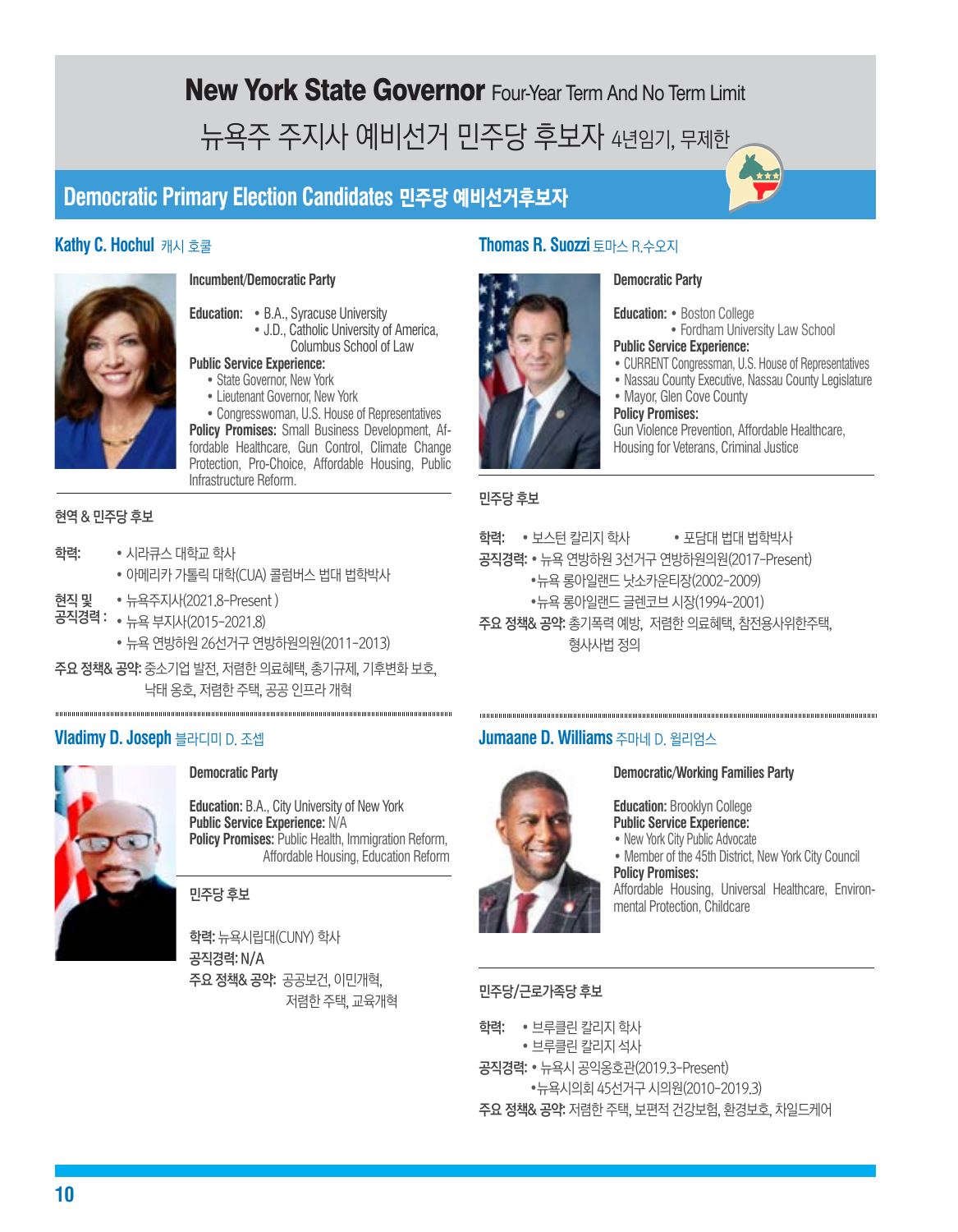New York State Governor Four-Year Term And No Term Limit 뉴욕주 주지사 예비선거 공화당 후보자 4년임기, 무제를

## **Republican Primary Election Candidates** 공화당 예비선거후보자

#### **Lee M. Zeldin** 리 M. 젤딘



#### **Republican Party**

**Education:** SUNY at Albany, SUNY Law School **Public Service Experience:**

- Congressman, First District, United States House of Representatives
- United States Army **Policy Promises:** Veteran Affairs, Public Transportation Reform, Tax Reductions

#### 공화당 후보

- 학력: 뉴욕주립대(SUNY) 올바니 정치학 학사
	- 뉴욕주립대(SUNY) 올바니 법학박사
- 공직경력: 뉴욕 연방하원1선거구 연방하원의원(2015- Present)
	- •뉴욕주상원 3선거구 주상원의원(2011-2014)
		- •뉴욕 변호사(2004합격) 뉴욕뉴저지항만청 변호사(2007)
		- •미육군 예비역 중령(2006 이라크 파병)
- 주요 정책& 공약: 참전용사 민원해소, 대중교통 개혁, 감세

#### **Harry Wilson** 해리 윌슨



#### **Republican Party**

**Education:** • Harvard University,

 • Harvard Business School **Public Service Experience:**

- Blackstone Group and Goldman Sachs.
- partner at Silver Point Capital
- CEO of the MAEVA Group, an advisory firm
- CEO of Genesis HealthCare
- **Policy Promises:** Lower Taxes, Crime Reduction

#### 공화당 후보

- 학력: 하버드대학 학사
	- 하버드대학 MBA
- 공직경력: 블랙스톤 그룹, 골드만삭스 근무, 실버 포인트 캐피탈 파트너
	- 자문펌MAEVA Group 설립자겸 최고경영자
	- 헬스케어 제네시스 최고경영자 임명(2021-)

주요 정책& 공약 낮은 세금, 범죄감소

#### **Andrew Giuliani** 앤드류 줄리아니



#### **Republican Party**

**Education:** Duke University **Public Service Experience:**

- Special Assistant to the President, Trump Administration
- Associate Director, Office of Public Liaison
- **Policy Promises: Crime Reduction.** Downsizing Bureaucracy, Public Safety

공화당 후보 학력: 듀크 대학 공직경력: • 트럼프 행정부 대통령 특별 보좌관 • 공공연락사무실 부 디렉터 주요 정책& 공약: 범죄감소, 관료주의 축소, 공공안전

#### **Rob Astorino** 롭 아스토리노



#### **Republican&Conservative Party https://joepinion.com/**

**Education:** B.A., Fordham University **Public Service Experience:**  County Executive, Westchester

**Policy Promises:**  Banning CRT in Schools, Lower Taxes, Lower Government Budget, Clean Energy Production

#### 공화 & 보수당 후보

학력: 포담대 학사

공직경력: • 웨스트체스터카운티장(2010-2017)

• 웨스트체스터 의회 3선거구 의원(2003-2004)

#### 주요 정책& 공약:

학교에서의 '비판적 인종이론'(CRT) 금지, 낮은 세금, 낮은 주정부 예산, 청정에너지 생산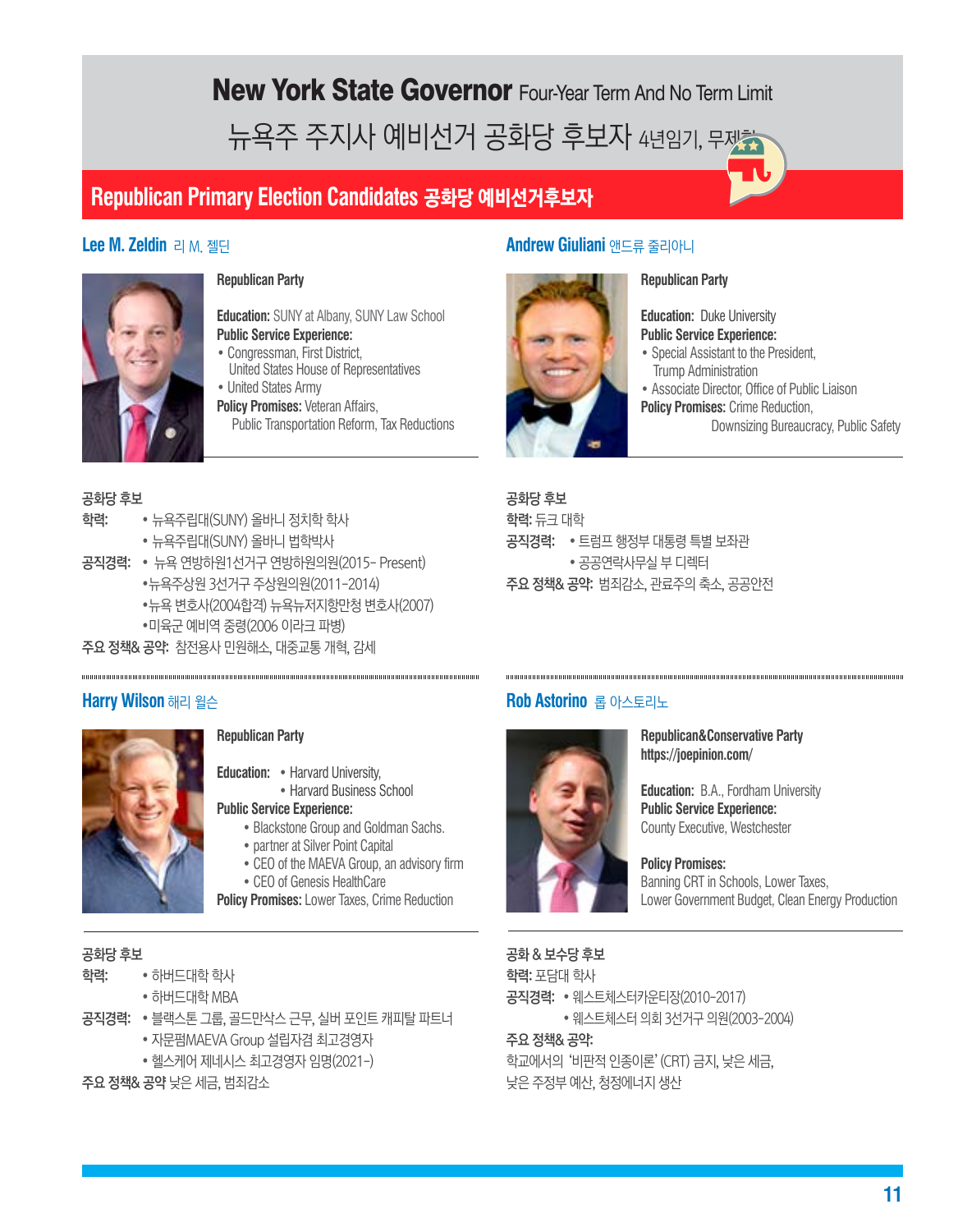## New York State Lt. Governor Four-Year Term And No Term Limit 뉴욕주 부주지사 예비선거 민주당 후보자 4년임기, 무제한

## **Democratic Primary Election Candidates** 민주당 예비선거후보자

#### **Antonio Delgado** 안토니오 델가도 **Diana Reyna** 다이애나 레이나



#### **Incumbent/Democratic Party**

- **Education:** Colgate University (BA)
	- The Queen's College, Oxford
	- (MA/ Rhodes Scholarship) • Harvard University (JD)
- **Public Service Experience:**
- Lieutenant Governor, New York(2022.5-)
- U.S. House of Representatives from
- New York's 19th district(2019-2022.5)

#### **Policy Promises:**

Recover from the COVID-19 pandemic, protecting small businesses and supporting family farms, introduced the Rebuild Rural America Act,

#### 현역 & 민주당 후보 (캐시 호쿨 현 주지사 러닝메이트)

- 학력: 콜게이드 대학 학사
	- 옥스포드대 퀸즈칼리지 석사(로즈장학생) • 하버드대 법대 법학박사
- 현직 및 뉴욕주 부주지사(2022.5-)
- 공직경력 : 뉴욕 연방하원 19선거구 연방하원의원(2019-2022.5)
- 주요 정책& 공약: 코로나19 팬데믹으로부터의 회복, 소기업 보호 및 가족 농장 지원, 미 농촌재건법안 발의

#### **Ana Maria Archila** 블라디미 D. 조셉



#### **Democratic Party**

**Education:** B.A, Montclair State University **Public Service Experience:** N/A **Policy Promises:** Affordable Housing, Public Safety, Universal Healthcare, Environmental Protection

#### 민주당 후보

학력: 몽클레어 주립대 학사 공직경력: N/A 주요 정책& 공약: 저렴한 주택, 공공안전, 보편적 건강보험, 환경보호

#### **Democratic Party**



**Education:** B.A., Pace University **Public Service Experience:** • Deputy Borough President, Brooklyn Borough • Member, New York City Council

**Policy Promises:**  Youth Development, Crime Reduction, Gang Violence Prevention, Family Literacy

민주당 후보 (토마스 수오지 주지사 후보 러닝메이트)

학력: 페이스 대학 학사

- 공직경력: 브루클린보로 부보로장
- 뉴욕시의 34선거구 시의원(2002-2013) 주요 정책& 공약: 청소년 개발 & 난독증 퇴치, 범죄감소, 총기폭력 방지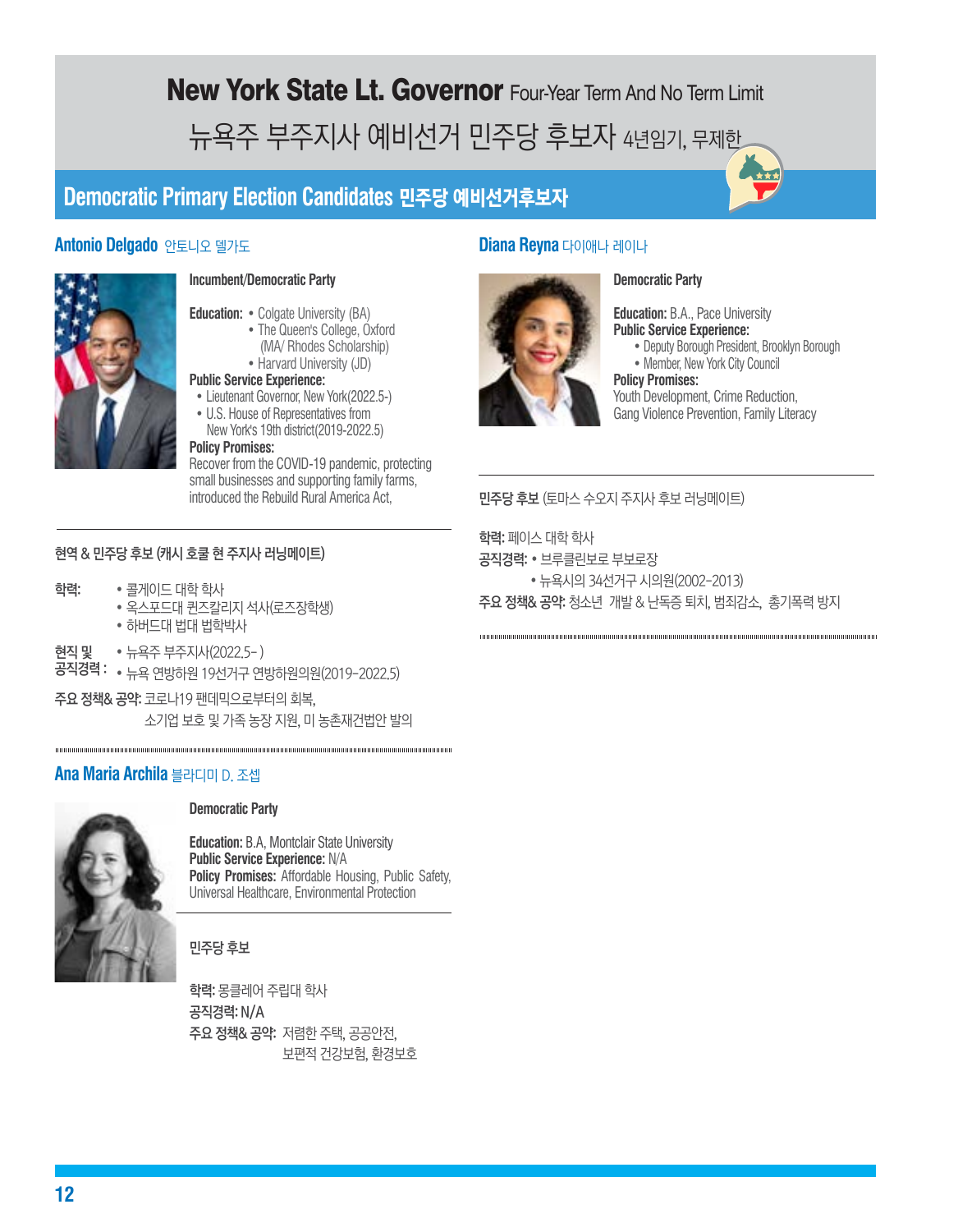## New York State Lt. Governor Four-Year Term And No Term Limit 뉴욕주 부주지사 예비선거 공화당 후보자 4년임기, 무거

## **Republican Primary Election Candidates** 공화당 예비선거후보자



**Republican Party**

**Education:** N/A **Public Service Experience:** Town Supervisor, Yorktown **Policy Promises:** N/A

공화당 후보

학력: N/A 공직경력: 용커스 타운 수퍼바이저 주요 정책& 공약: N/A

#### **Michael J. Grace** 마이클 J 그레이스 **Alison A. Esposito** 앨리슨 A. 에스포지토



**Republican/Conservatives Party**

**Education:** N/A **Public Service Experience:** Deputy Inspector, New York Police Department **Policy Promises:** Criminal Justice Reform

#### 공화당/보수당 후보(리 젤딘 후보 러닝메이트)

학력: N/A 공직경력: 뉴욕시경 경정(서장급) 주요 정책& 공약: 사법정의 개혁

## **New York State Attorney General Four-Years and No Term Limit**

## 뉴욕주 검찰총장 예비선거 후보자 / 4년임기 무제한

#### **Democratic Primary Election Candidates** 민주당 예비선거후보자





#### **Republican Primary Election Candidates** 공화당 예비선거후보자

## **Michael L. Henry** 마이클 J 그레이스



**Education:** N/A

**Public Service Experience:** N/A

**Republican/Conservatives Party**

**Policy Promises:** Anti-Corruption, Criminal Justice Reform

#### 공화당/보수당 후보

학력: N/A

공직경력: N/A

주요 정책& 공약: 부패방지, 사법정의 개혁



#### **Democratic / Working Families Party**

**Education:** B.A., Lehman College, J.D. Howard University, M.P.A., Columbia University **Public Service Experience:**

- Attorney General, New York
- New York City Public Advocate, New York
- Member, New York City Council 35th District

**Policy Promises: Gun Control, Workers' Rights, Fraud** & Financial Crime Shutdown, Environmental Protection, Immigrant Protection & Reform, Voting Rights Protection, Pandemic Protection

현역 & 민주당/근로가족당 후보

- 학력: 르만 칼리지 학사 하워드대 법학 박사
	- 컬럼비아대 행정학 석사(M.P.A)
- 현직 및 공직경력: 뉴욕주 검찰총장(2019-Present)
	- 뉴욕시 공익옹호관(2014-2018)
	- 뉴욕시의회 35선거구 시의원 (2004-2013)
- 주요 정책& 공약: 총기규제, 노동자 권리 수호, 사기 및 금융범죄 차단, 환경보호, 이민자 보호 및 개혁, 투표권 보호, 팬데믹 보호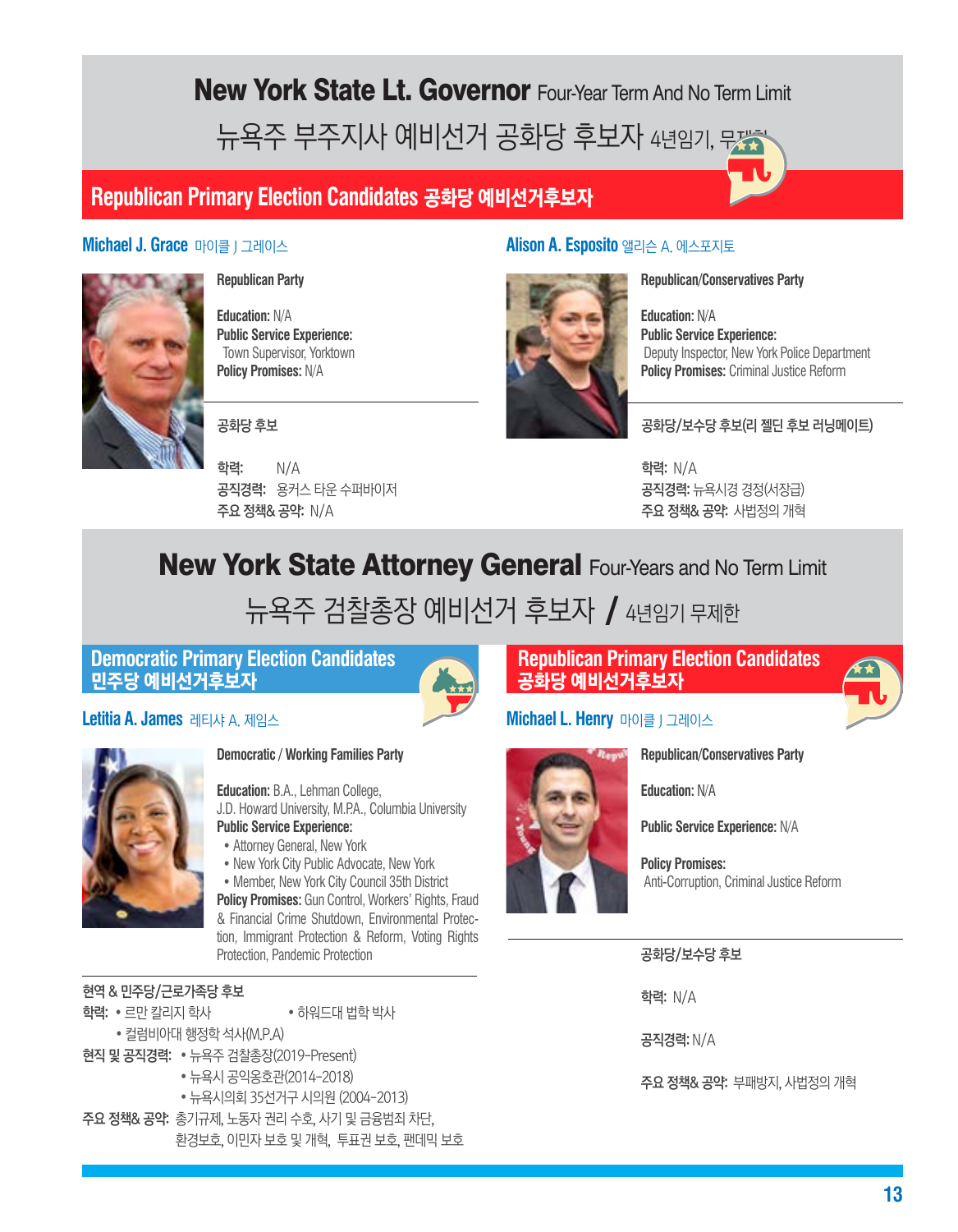# New York State Comptroller Four-Year Term And No Term Limit 뉴욕주 주 감사원장 예비선거 후보자 / 4년 임기, 3번연임

### **Democratic Primary Election Candidates** 민주당 예비선거후보자



### **Thomas P. DiNapoli** 토마스 디나폴리



**Incumbent/Democratic/Working Families Party**

**Education:** B.A., Hofstra University, M.A., The New School

**Public Service Experience:**

- Comptroller, New York
- Member, New York State Assembly 16th District **Policy Promises: Anti-Corruption,** Government Efficiency, Public Pension Funds

#### 현역 & 민주당/근로가족당 후보

학력: • 호프스트라 대 학사 • 뉴스쿨 석사 현직 및 공직경력:

- 뉴욕주 감사원장(2007-Present)
- 뉴욕주하원 16선거구 하원의원 (1987-2007) 주요 정책& 공약: 부패방지, 효율적인 정부,

공적 연금기금

#### **Quanda Francis** 콴다 프란시스



#### **Incumbent/Democratic/Working Families Party**

**Education:** B.A., New York University, M.A., Long Island University, Ph.D, Long Island University

**Public Service Experience:** N/A

**Policy Promises:** N/A

민주당 후보

학력: • 뉴욕대 학사 • 롱아일랜드대 석사 • 롱아일랜드대 박사 Ph.D

현직 및 공직경력: N/A

주요 정책& 공약: N/A

### **Republican Primary Election Candidates** 공화당 예비선거후보자



### **Paul A. Rodriguez** 마이클 J 그레이스



**Republican/Conservatives Party**

**Education:** The University of Georgia

**Public Service Experience:** N/A

**Policy Promises:** N/A

공화당/보수당 후보

학력: 조지아 주립대(UGA)

공직경력: N/A

주요 정책& 공약: N/A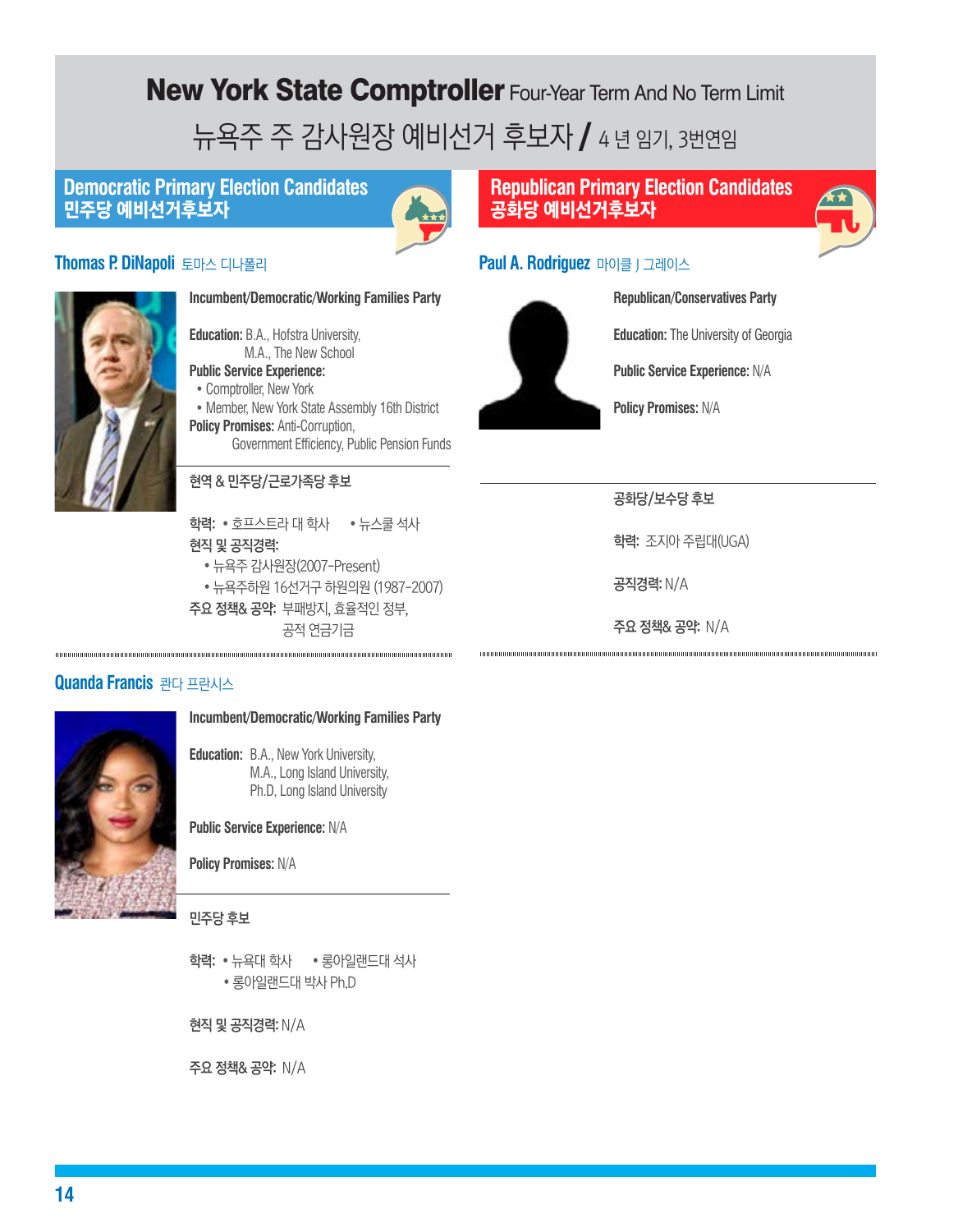# New York State Assembly District 13 Two Year Term and No Term Limit 뉴욕주 하원의원 13지역구 예비선거 후보자 2년임기 무제한

*The 13th Assembly District of New York consists of portions of northeastern Nassau County. It encompasses the neighborhoods of Glen Cove, Bayville, Woodbury, Syosset, Plainview, Bethpage, Hicksville, Jericho and more.*

*The incumbent for the 13th Assembly District is Assemblymember Charles D. Lavine who is running for re-election.*

### **The Democratic primary election was canceled** 민주당 예비선거 없음

#### **Charles D. Lavine** 안토니오 델가도 **Ruka Anzai** 루카 안자이





#### **Incumbent & Democratic Party**

**Education:** B.A. in English from the University of Wisconsin-Madison; J.D. from New York Law School **Public Service Experience:** • Public Defender for the Legal Aid Society (1972-1976)

- Chairperson of the Glen Cove Democratic Committee (1982-1988)
- Glen Cove City Councilmember (2003-2004)
- NYS Assemblymember for District 13 (2004-Present) • Former Chairperson of NYS Assembly Subcommittee
- on Estates, Powers and Trusts • Former Chairperson of NYS Assembly Committee on
- Ethics and Guidance
- Chair of NYS Assembly Election Law Committee (2019-Present)

#### **Policy Promises:**

• Committed to ensuring public safety and improving the criminal justice system

• Will work to promote equitable school funding to provide students with great education

• Believes each and every American has the right to affordable and high-quality healthcare

• Believes increased employment should be the most important factor in determining where New York's economic development dollars are invested

• Believes supporting veterans and their families must be a priority

#### 현역 & 민주당 후보

- 학력: 위스콘신 매디슨대 영어 학사
	- 뉴욕 로스쿨 법학박사(J.D)
- 현직 및 법률구조학회 국선변호사(1972-1976)
- 공직경력 : 글렌 코브 민주당 위원회 위원장(1982-1988)
	- 글렌 코브 시의회 의원 (2003-2004)
	- 뉴욕주하원 13선거구 하원의원(2004-현재)
	- 뉴욕주하원 선거법위원회 위원장(2019-현재)
- **주요 정책 •** 국민안전 보장 및 형사사법제도 개선<br>& 공약 고평하 하고 지근 지위은 의해 노려
- 공평한 학교, 자금 지원을 위해 노력
	- 저렴하고 질 높은 의료 서비스
	- 고용확대

### **The Republican primary election was canceled** 공화당 예비선거 없음



**Republican Party**

**Education:** N/A

**Public Service Experience:** N/A

**Policy Promises:** N/A

공화당 후보 학력: N/A

공직경력: N/A

주요 정책& 공약: N/A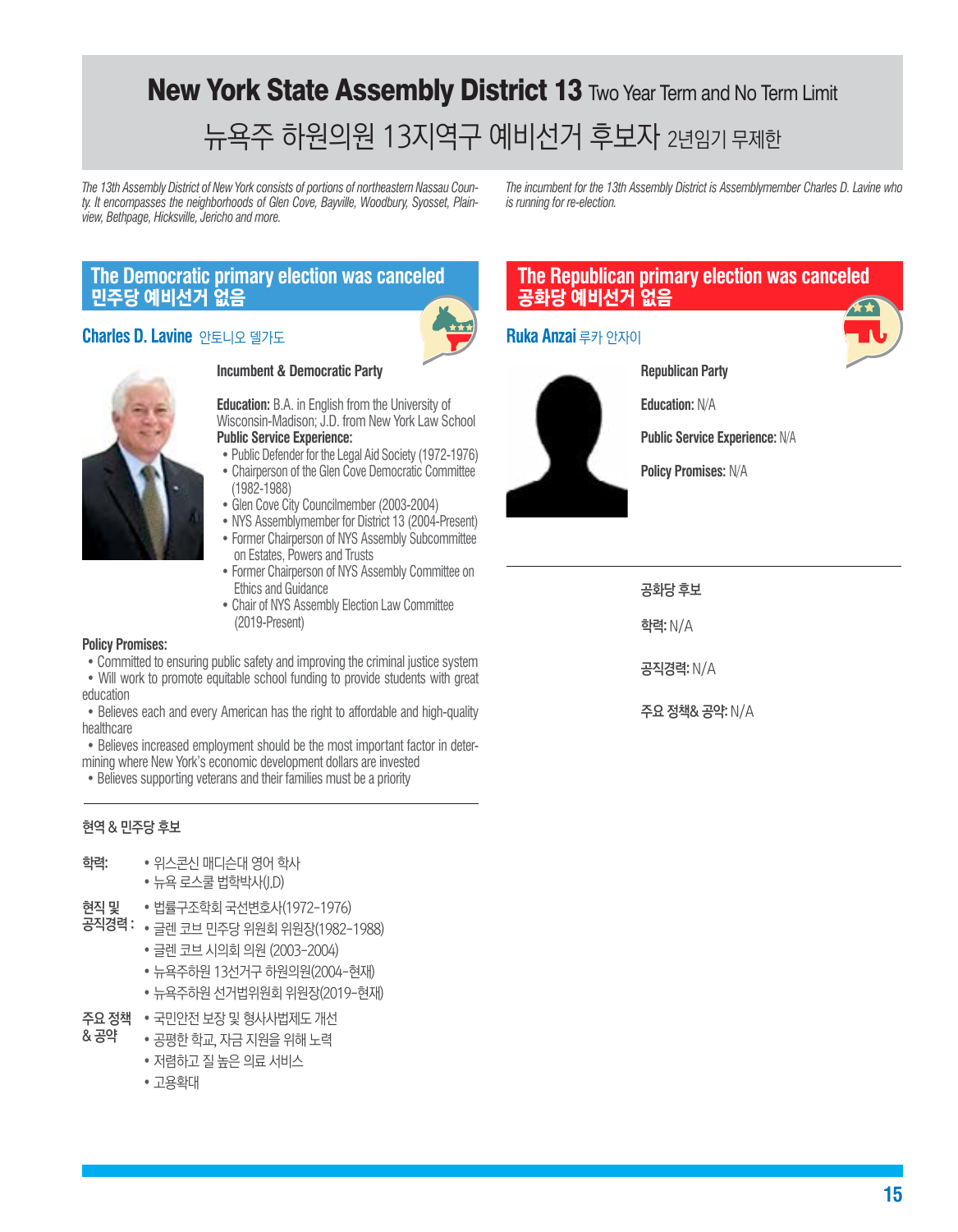## **New York State Assembly District 25 Two Year Term and No Term Limit** 뉴욕주 하원의원 25지역구 예비선거 후보자 2년임기 무제한

*The 25th Assembly District of New York includes the neighborhoods of Auburndale, Kew Gardens, Utopia, Douglaston, Little Neck, Forest Hills, and Flushing.*

#### **The Democratic primary election was canceled** 민주당 예비선거 없음



#### **Nily Rozic** 닐리 로직



**Incumbent/Democratic/Working Families Party**

**Education:** New York University **Public Service Experience:**

- Member, District 25, New York State Assembly • Chief of Staff, Brian Kavanagh
- **Policy Promises:** Workplace Flexibility, Pay Equity, Environmental Protection, Immigrants' Rights

현역 & 민주당 후보 학력: 뉴욕대 학사 현직 및 공직경력 : 뉴욕주하원 25선거구 하원의원(2013-현재) 주요 정책& 공약: 직장유연성, 급여평등, 환경보호, 이민자권리

*The incumbent for the 25th Assembly District is Assemblymember Nily Rozic who is running for re-election.*

### **The Republican primary election was canceled** 공화당 예비선거 없음

#### **Seth Breland** 세스 브렐랜드





**Republican Party**

**Public Service Experience:** N/A

**Policy Promises:** N/A

공화당 후보 학력: 바룩 칼리지 공직경력: N/A 주요 정책& 공약: N/A

## New York State Assembly District 26 Two Year Term and No Term Limit 뉴욕주 하원의원 26지역구 예비선거 후보자 2년임기 무제한

*The 26th Assembly District of New York includes the neighborhoods of Auburndale, Bay Terrace, Bayside, Bayside HIlls, Broadway-Flushing, Douglaston, Floral Park, Glen Oaks, Little Neck, New Hyde Park, Whitestone, and more.* 

**The Democratic primary election was canceled** 민주당 예비선거 없음



## **Edward C. Braunstein** 에드워드 브런스타인

#### **Incumbent/Democratic Party Candidate**

**Education:** B.S. in Finance from State University of New York at Albany; J.D. from New York Law School

- **Public Service Experience:**
- Former Legislative Assistant to NYS Assembly Speaker Sheldon Silver
- NYS Assemblymember for District 26 (2010-Present)
- Former Chairperson of the NYS Assembly Subcommittee on Trust and Estates
- Vice Chair of Majority Steering for NYS Assembly (2017-2018)
- Chairperson of NYS Assembly Committee on Cities (2017-Present)

#### **Policy Promises:**

 Workplace Flexibility, Pay Equity, Environmental Protection, Immigrants' Rights

*The incumbent for the 26th Assembly District is Assemblymember Edward C. Braunstein who is running for re-election.*



#### 현역 & 민주당 후보

- 학력: 뉴욕주립대(SUNY) 올바니 금융학 학사 뉴욕 로스쿨 법학박사(J.D)
- 현직 및 공직경력 : 뉴욕주하원 쉘던 실버의장 전 입법 보좌관 • 뉴욕주하원 26선거구 하원의원(2010-현재)
- 주요 정책& 공약: NYC 학교를 위한 기존 자금 지원 수준을 유지하기 위해 노력 • 재산세 개편.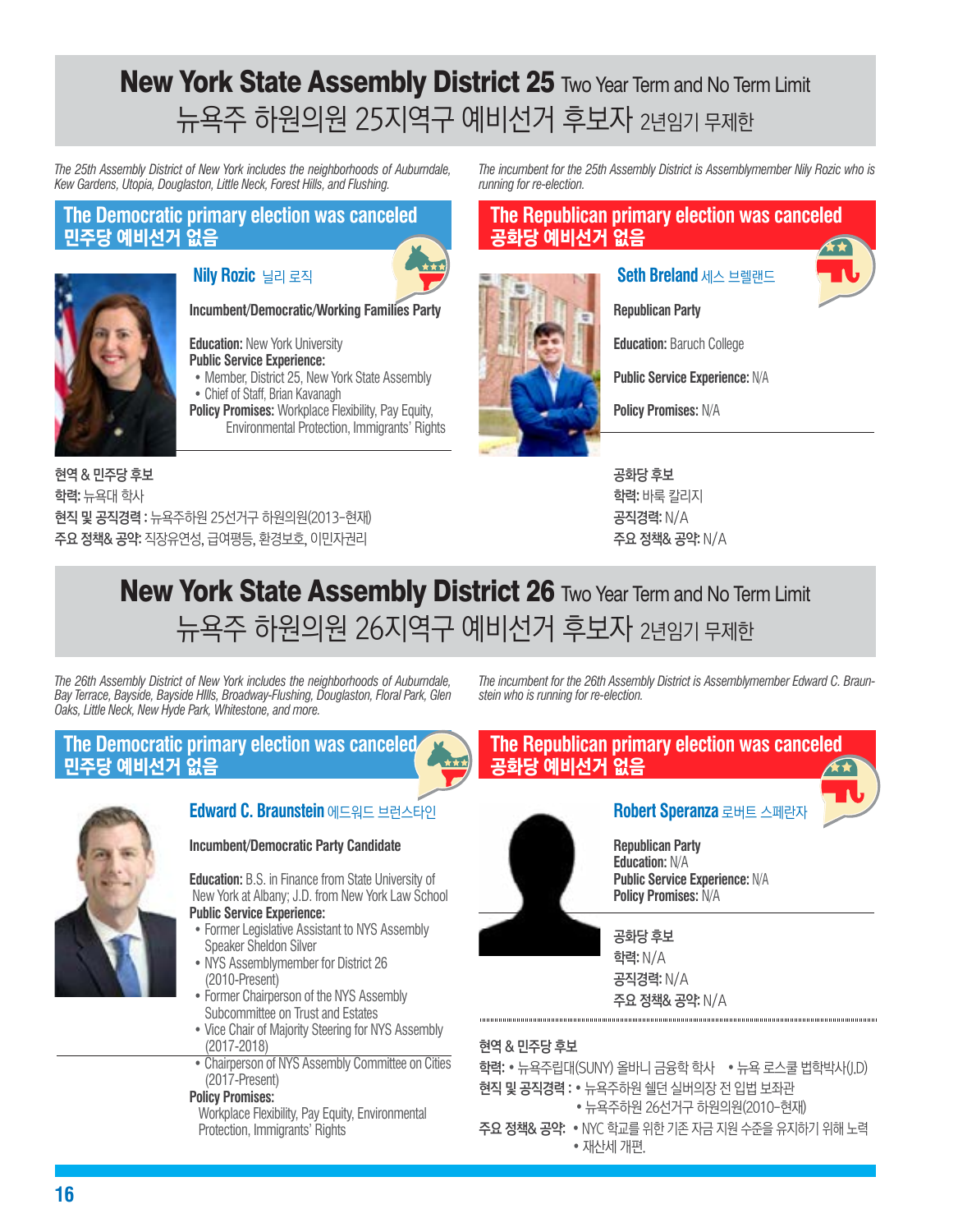# New York State Assembly District 40 Two Year Term and No Term Limit 뉴욕주 하원의원 40지역구 예비선거 후보자 2년임기 무제한

*The 40th Assembly District includes the neighborhoods of Queensboro Hill, Jackson Heights, Auburndale, Clearview, and Flushing.*

*The incumbent for the 40th Assembly District is Assemblymember Ron Kim who is running for re-election.*

### **Democratic Primary Election Candidates** 민주당 예비선거후보자

#### **Ron Kim** 론김



#### **The Republican primary election was canceled** 공화당 예비선거 없음

#### **Sharon Liao** 샤론 랴오





**Education:** B.A., Hamilton College,

- **Public Service Experience:** • Member, District 40, New York State Assembly
- Regional Director for Government and Community Affairs, 2007-2010

**Policy Promises: Education Quality Reform, Small** Business Development, Ethnic Diversity Promotion & Cultural Protection

#### 현역 & 민주당 후보

- 학력: 해밀턴 칼리지 학사 • 바룩 칼리지 행정학 석(M.P.A) 현직 및 공직경력 : 뉴욕주하원 40선거구 하원의원(2007-현재)
- 주요 정책 & 공약: 교육의 질 개혁, 소기업 발전, 민족다양성 증진 및 문화보호

#### **Kenneth Chiu** 케네스 치우



#### **Democratic Party**

**Education:** N/A **Public Service Experience:** Founder of New York City Asian American Democratic Club **Policy Promises:** N/A

현역 & 민주당 후보

학력: N/A 현직 및 공직경력 : 뉴욕시 아시안아메리칸 민주 클럽 창립자 주요 정책 & 공약: N/A

# 연방하원 & 주상원 예비선거는 8월23일로 연기

**Republican Party**

**Education:** N/A

**Public Service Experience:** -Chinese American Justice alliance of the USA. -Vice president of Infinity Fortune Group

**Policy Promises:** N/A

공화당 후보

학력: N/A 현직 및 공직경력:

- 중국계 아메리칸 정의 연맹
- 뉴욕라이프 에이전트
- 인피니티 포춘 그룹 부회장

주요 정책& 공약: N/A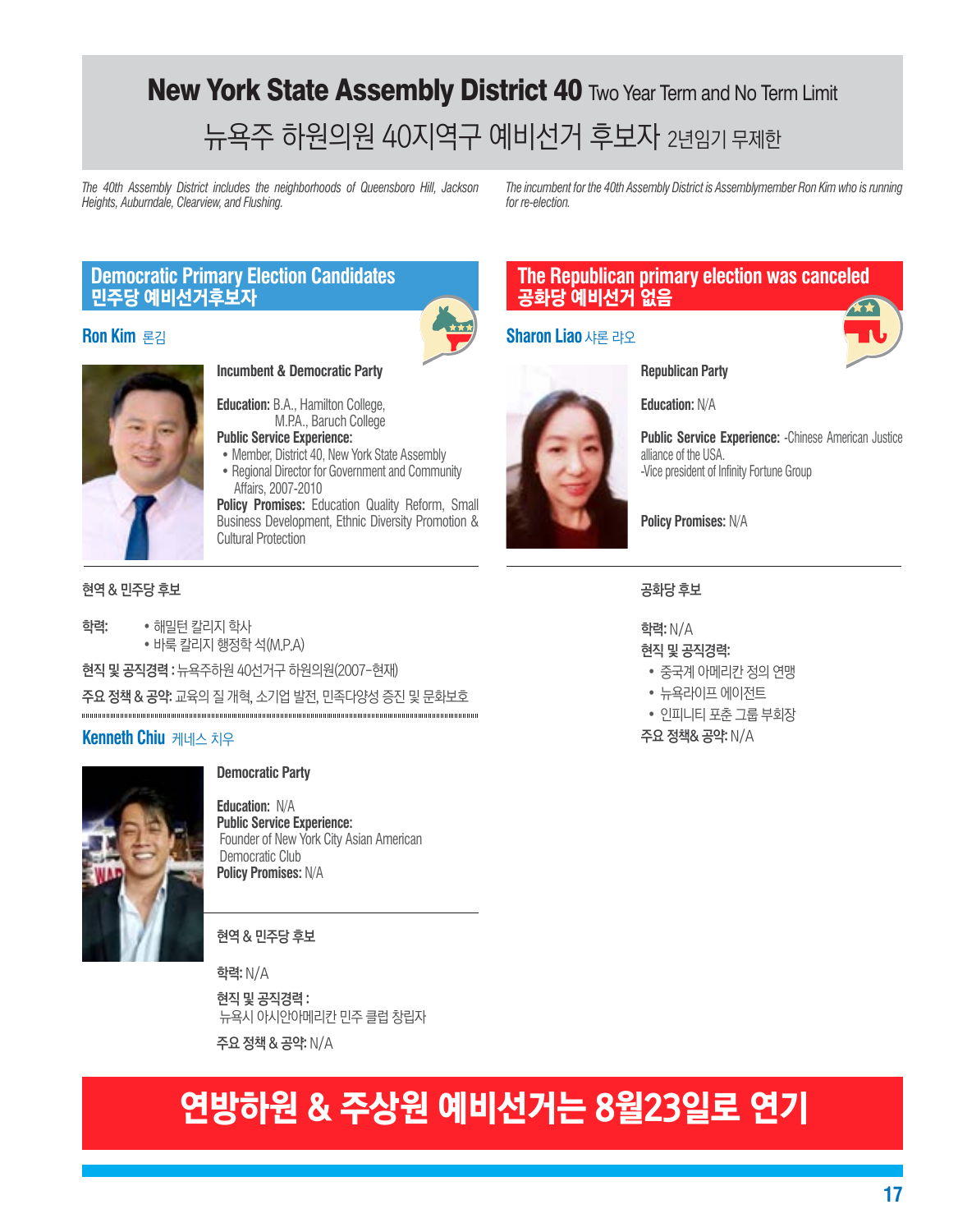## Voting on Election Day 선거 당일 투표

## **Step 1 – "Where to Vote"**

Make sure you are at the correct poll site and Election District (E.D.) for your address.

You can locate your polling site by going to: https://voterlookup.elections.ny.gov/

Poll sites are open from 6:00 A.M. to 9:00 P.M.

## **Step 2 – "Signing-In"**

To vote, you must go to **your assigned Election District poll site** which is indicated on your voter registration card or the Annual Information Notice (this notice is sent out to all active registered voters in August of each year) or ask any election official at the poll site to look up your address in the street locator to insure that you are at the right poll site and Election District.

## **Step 3 – "If You Need Assistance"**

You may be assisted in marking and casting your ballot by any person of your choice including a bipartisan team of trained poll workers, except your employer or union representative. At selected sites pursuant to Federal Law, Board interpreters are also available to assist voters.

## **Step 4 – Marking & Casting You Ballot**

## **1. GET YOUR BALLOT**

- Go to your designated poll site, sign in and get your paper ballot and privacy sleeve from the poll worker
- A privacy sleeve will be provided to shield your ballot from view after you have marked it
- Go to the privacy booth

## **2. MARK YOUR BALLOT**

- Mark your ballot by completely darkening the oval in the box next to or above your choice using the pen provided
- Do Not use and "X" or a ""
- Do Not circle the oval or make stray marks on the ballot
- For a write-in candidate, fill in the appropriate oval and write in the candidate's name
- Ballot Marking Devices (BMDs) are available for voters who need assistance or would like to enlarge the print on the ballot

## **3. SCAN YOUR BALLOT**

- 1. Take your ballot to the ballot scanner
- a. Do not fold your ballot before inserting it into the scanner
- 2. Insert your marked ballot into the scanner to cast your vote

## **Voting by Emergency Ballot**

If the **scanner for your poll site is not operating**, you will be given your paper ballot. The poll workers will canvass the emergency ballots when the polls are closed at the end of the day in accordance with State Law.

- 1. Take the envelope and the ballot to the privacy booth
- 2. Mark your votes with a pen with blue or black ink

## 스텝 1- 투표소

본인 거주지에 따라 맞는 투표소와 선거구인지 확인하십시오. 투표소 확인은 https://voterlookup.elections.ny.gov/ 에서 할 수 있습니다.

투표소는 오전 6시부터 오후 9시까지 엽니다.

## 스텝 2- 도착 서명

투표를 하기위해서는 본인에게 지정된 선거구의 투표소로 가야합 니다. 이 정보는 본인의 등록 카드나 연간 정보안내서 (이 안내서는 매년 8월에 선거에 참여하는 모든 유권자들에게 보내집니다.) 를 통해 확인하든지 투표소에 있는 선거 관리인에게 주소확인을 요 청하면 됩니다.

## 스텝 3 - 도움 요청

투표용지를 작성하고 내는데 도움이 필요하면 본인의 고용주나 노 동조합 대표가 아니라면 투표소에서 일하는 비정파 직원을 포함한 누구에게나 요청할 수 있습니다. 연방법에 의거 통역원이 있는 투 표소도 있습니다.

## 스텝 4-투표용지 작성과 제출

## 1. 투표용지 받기

- •정해진 투표소로 가서 도착 서명을 하고 투표용지와 가리개를 투표소 직원에게 받습니다.
- •가리개는 투표용지를 작성한 후 가리기 위해 주어집니다.
- •투표하는 부스로 갑니다.

## 2. 투표용지 작성

- •펜으로 본인이 선택한 후보자 이름의 옆이나 위에 있는 동그라미 안에 표시를 합니다.
- •동그라미 안에 표시하는 외에 X나 따옴표를 표시하면 안됩니다.
- •투표용지에 동그라미를 치거나 다른 표시를 하면 안됩니다.
- •후보자의 이름을 써넣을 경우, 맞는 동그라미 안에 표시를 하고 후보자의 이름을 씁니다.
- •투표용지의 글씨를 크게 하거나 다른 도움이 필요한 유권자는 투표용지 작성 기계를 이용할 수 있습니다.

## 3. 투표용지 스캔

- •투표용지를 스캐너로 가져갑니다.
- 스캐너에 넣기 전에 투표용지를 접으면 안됩니다.
- •스캐너에 집어넣으면 투표가 완료됩니다.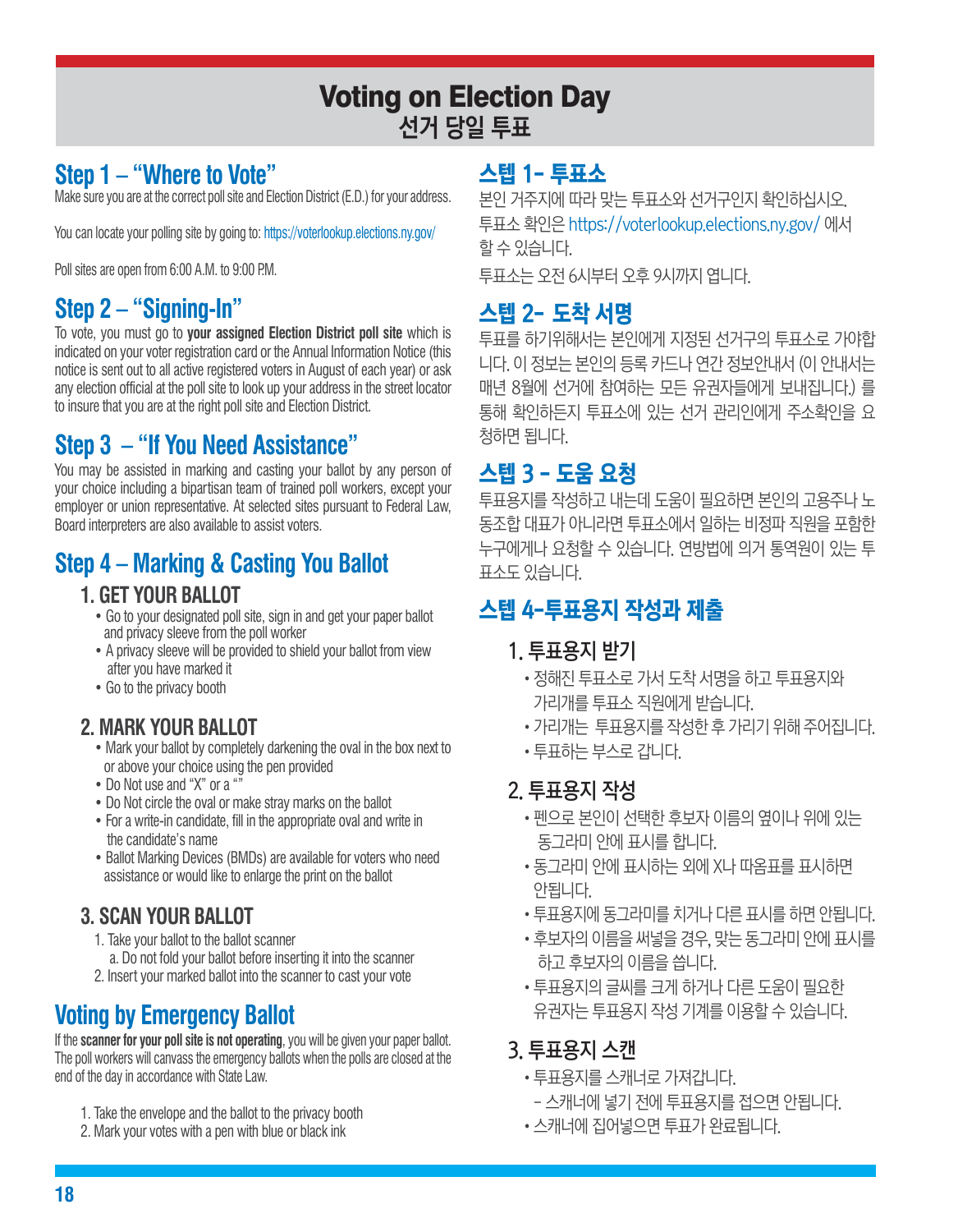## Voting on Election Day 선거 당일 투표

- 3. The way to vote is to fill in the ovals next to or above to your choices. Remember not to use any other markings on the ballot
- 4. Place your ballot in the Emergency Slot on the Scanner

## **Voting By Affidavit Ballot**

If your name **does not appear on the list of registered voters** or if your signature is missing from that list, you will be given **an affidavit ballot** and an envelope in which to seal it in. At the close of the polls, the sealed envelopes are brought back to the Board of Election office where your registration will be verified by a bipartisan team before your ballot is canvassed.

- 1. Take the envelope and ballot that the poll worker gives you and take it to the privacy booth
- 2. Complete the envelope. Make sure you fully complete parts A, B, C and D if applicable
- 3. Mark your votes on the ballot with a pen with blue or black ink
- 4. The way to vote is to fill in the ovals next to or above your choices. Remember not to make any other markings on the ballot
- 5. Put the ballot in the envelope
- 6. Seal the envelope and give it to the poll worker
- 7. You are finished

The "Help America Vote Act" (HAVA) which was enacted into law in 2002, requires **all first-time voters, in a federal election**, **to provide additional identification either on or with the voter registration application**, i.e., the driver's license number, non- driver's ID number or the last four digits of your social security number.

If you **do not provide your driver's license number or the last four digits of your social security number at the time you submit your registration form by mail**, you can include a copy of any of the following documentation with your registration application: Current and Valid Photo ID; Current Utility Bill; Bank Statement; Government Check or Paycheck; Government Document that shows Name and Address.

If the voter has not provided any of the acceptable forms of identification by the time they vote in an Election, the voter will not be allowed to vote on the poll site scanner but will be able to vote by affidavit ballot. The voter will not be denied the right to vote.

If you are required by the Help America Vote Act (HAVA) to show identification before you can vote on the scanner and you cannot or choose not to comply, then you will be given an affidavit ballot and an envelope in which to seal it in.

### 비상 투표

투표소의 스캐너가 작동이 안되면 종이 투표용지를 받게 됩니다. 투표소의 직원이 투표가 마감되는 시간에 비상 투표를 모아 가져 갈 것입니다.

- 1. 봉투와 투표용지를 개인 부스로 가져갑니다.
- 2. 검은색 또는 파란색 펜으로 투표를 합니다.
- 3. 올바른 표기법은 본인이 선택하는 후보자의 이름 옆이나 위에 있는 동그라미를 펜으로 채우는 것입니다. 다른 어떤 표시도 해서는 안됩니다.
- 4. 투표용지를 스캐너 위에 있는 비상 투표함에 넣으면 됩니다.

## 사후인정 투표(Affidavit ballot)

본인의 이름이 등록된 유권자 리스트에 없거나 본인의 싸인이 없으 면 사후인정 투표용지(Affidavit ballot)를 받아서 봉투에 넣고 봉 인합니다. 투표가 마감된 후 봉인된 봉투들은 선관위로 보내져 본 인의 유권자 등록여부를 확인한 후 투표가 인정됩니다.

- 1. 투표용지와 봉투를 받아서 투표 부스로 갑니다.
- 2. 봉투를 작성한다. 파트 A,B,C와 경우에 따라서 D를 작성합니다.
- 3. 검은색이나 파란색으로 투표용지를 작성합니다.
- 4. 올바른 표기법은 본인이 선택하는 후보자의 이름 옆이나 위에 있는 동그라미를 펜으로 채우는 것입니다. 다른 어떤 표시도 해서는 안됩니다.
- 5. 투표용지를 봉투에 넣습니다.
- 6. 봉투를 봉인해서 투표소 직원에게 줍니다.
- 7. 투표가 마무리 됩니다.

"투표를 돕는 법안" (HAVA)이 2002년에 법으로 통과됐는데, 이에 따라 처음으로 투표를 하는 유권자들은 유권자 등록 신청서와 함께 운전면허증 번호, 비운전면허증 번호 또는 소셜번호 끝 네자리 숫 자와 같은 추가적인 신분확인을 필요로 합니다.

우편으로 유권자등록 신청서를 보낼 시에 운전면허증 번호나 소셜번호 끝 네자리 숫자를 넣지않으면 다음과 같은 서류들을 대신 쓸 수 있습니다: 사진이 부착된 유효한 신분증, 공과금 청 구서, 은행 증명서, 급여지급 수표, 본인의 이름과 주소가 있는 정부에서 받은 서류.

유권자가 선거일까지 신분확인을 할 수 있는 어떤 것도 제시를 못하면 스캐너를 이용해서 투표를 할 수는 없으나 투표 진술서 를 이용하여 투표를 할 수 있습니다. 유권자의 투표권은 어떤 경우에도 부정되지 않습니다.